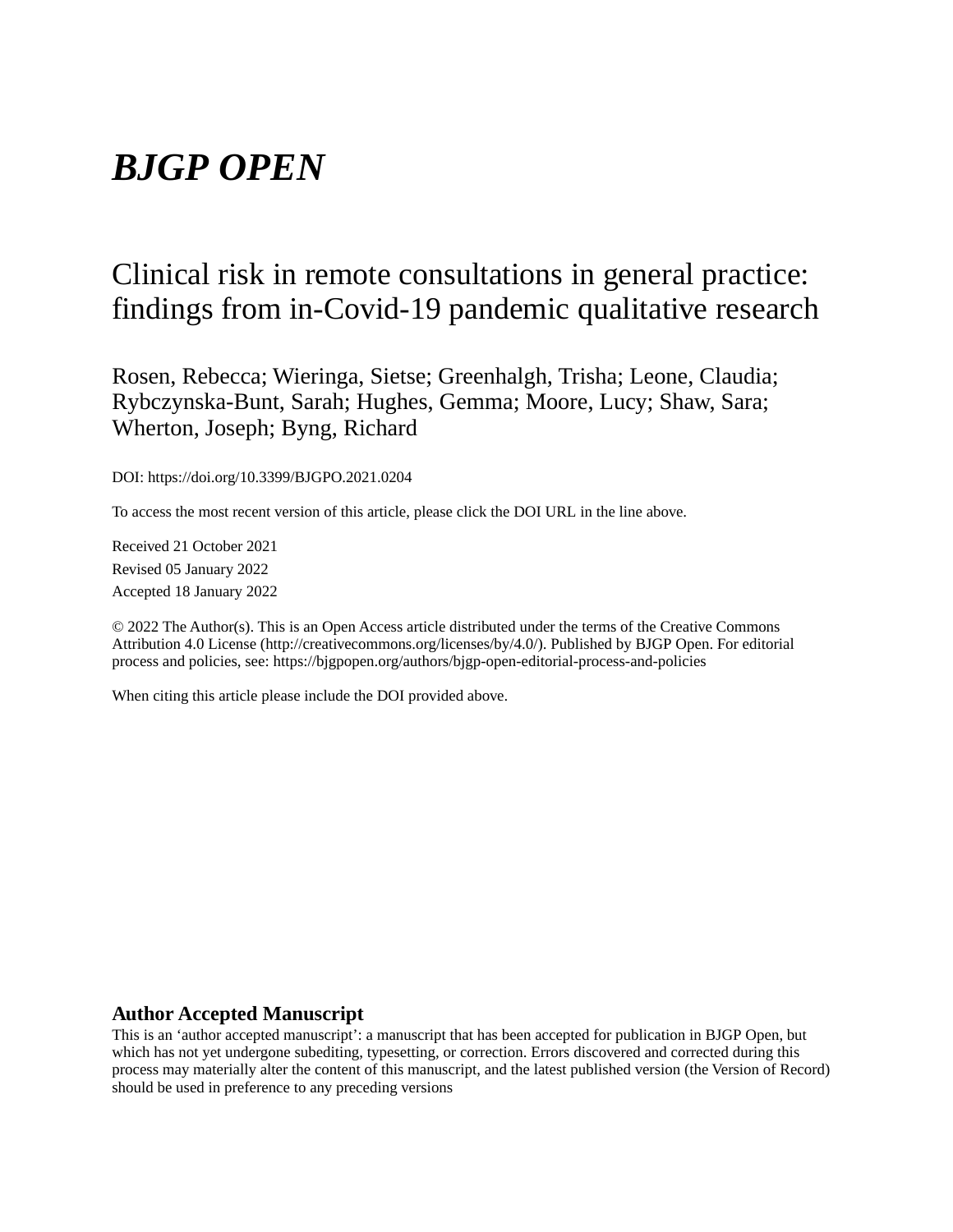# Clinical risk in remote consultations in general practice: findings from in-Covid-19 pandemic qualitative research

Rosen R MB ChB<sup>1</sup>,<sup>\*</sup> Wieringa S DPhil<sup>2</sup>, Greenhalgh T PhD<sup>2</sup>, Leone C PhD<sup>1</sup>, Rybczynska-Bunt S PhD<sup>3</sup>,, Hughes G DPhil<sup>2</sup>, Moore L PhD<sup>2</sup>, Shaw S E PhD<sup>2</sup>, Wherton J PhD, Byng R MB ChB<sup>3</sup>

<sup>1</sup>Nuffield Trust, 59 New Cavendish St, London W1G 7LP, UK <sup>2</sup>Nuffield Department of Primary Care Health Sciences, University of Oxford, Oxford, UK <sup>3</sup>University of Plymouth, Plymouth, UK

**Corresponding author:** 

Dr Rosen

rebecca.rosen@nuffieldtrust.org.uk

#### **Word count:**

4464 not including titles, abstract, key points, research governance information, tables or references

529: abstract, key points and research governance information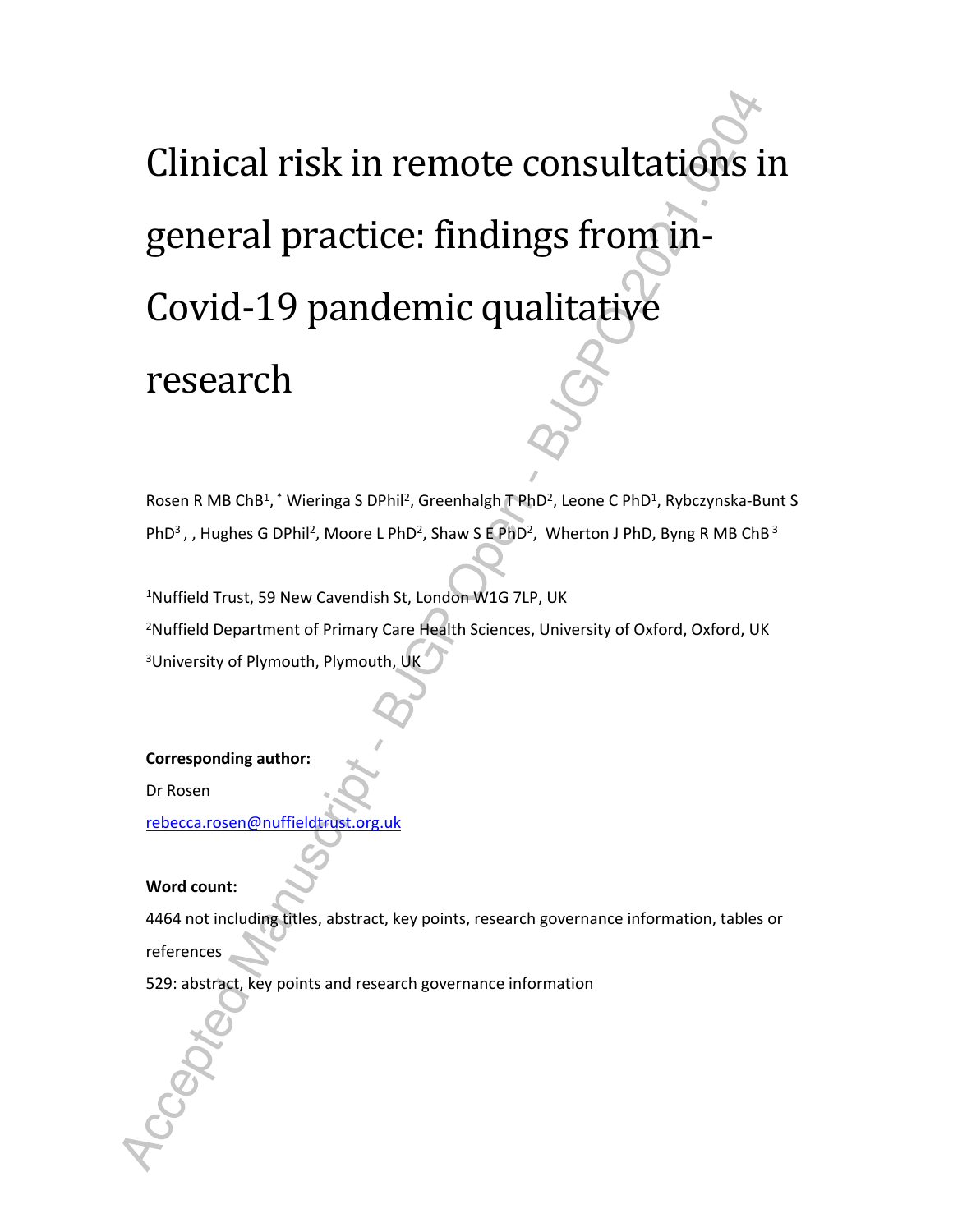#### Abstract

#### **Background**

The Covid-19 pandemic-related rise in remote consulting raises questions about the nature and type of risks in remote general practice

#### Aim

To develop an empirically-based and theory-informed taxonomy of risks associated with remote consultations.

#### Design and setting

Qualitative sub-study of data selected from the wider datasets of three large, multi-site, mixed-method studies of remote care in general practice prior to and during the Covid-19 pandemic in the UK

#### Method

Semi-structured interviews and focus groups with a total of 176 clinicians, and 45 patients . We analysed data thematically, taking account of an existing framework of domains of clinical risk.

#### **Results**

The Covid-19 pandemic brought changes to estates (e.g. how waiting rooms were used), access pathways, technologies, and interpersonal interactions. Six domains of risk were evident in relation to [1] practice organisation and set-up (including digital inequalities of access, technology failure and reduced service efficiency); [2] communication and the therapeutic relationship (including a shift to more transactional consultations); [3] quality of clinical care (including missed diagnoses, safeguarding challenges, over-investigation and over-treatment); [4] increased burden on the patient (e.g. to self-examine and navigate between services ); [5] reduced opportunities for screening and managing the social determinants of health; and [6] workforce (including increased clinician stress and fewer opportunities for learning).

1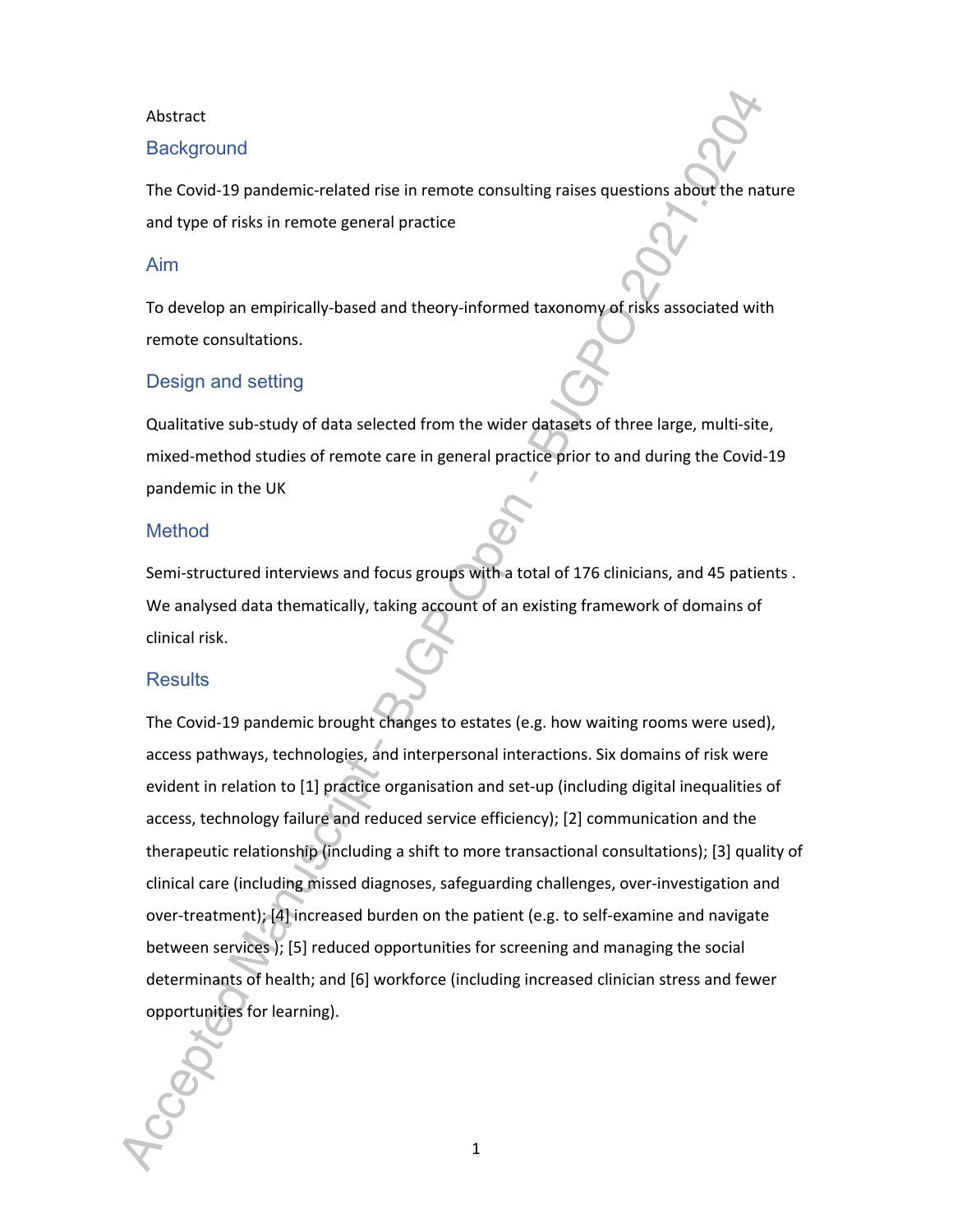#### **Conclusion**

Notwithstanding potential benefits, if remote consultations are to work safely, risks must be actively mitigated by measures that include digital inclusion strategies, enhanced safetynetting and training and support for staff.

# Key words

remote consultations, clinical risk, general practice, family practice, telehealth, safeguarding

# How this fits in

- 1. During the Covid-19 pandemic, use of remote consultations expanded rapidly to reduce risk of transmission.
- 2. As remote consultations become more established, we need to acknowledge and address the risks associated with them.
- 3. These risks include digital exclusion; inefficiency; technology failure, and potential compromises to the quality of the consultation.
- 4. To optimise use of remote consultations we need to involve stakeholders in making decisions on the extent to which competing risks are mitigated.

Accepted Manus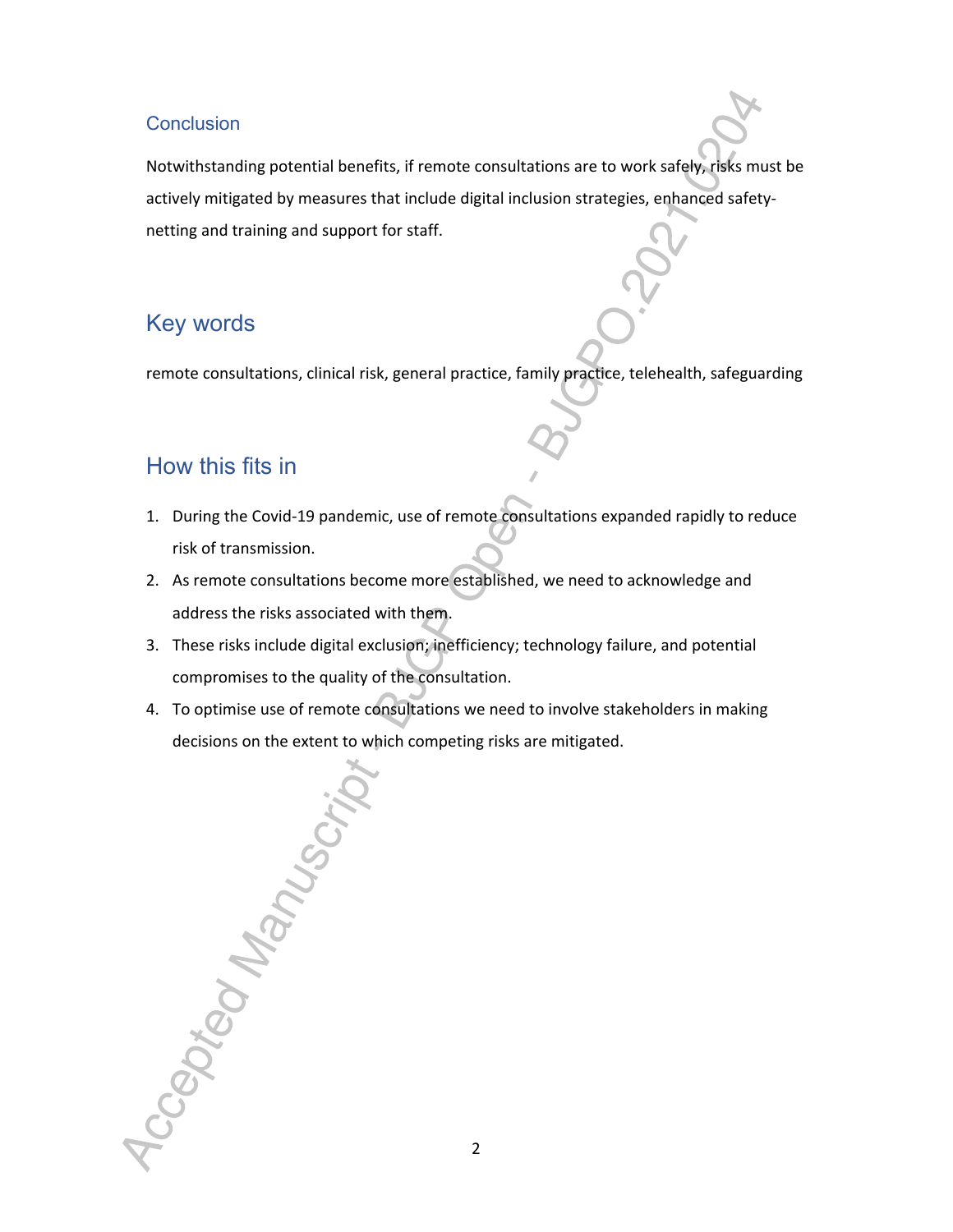# **Introduction**

The Covid-19 pandemic drove a sudden increase in remote consulting with research reporting mostly telephone consulting with limited use of video and a substantial increase in text messaging.<sup>1</sup> Prior to the pandemic, there had been a steady increase in remote consulting (telephone, video, online and text-based consultations) in UK general practice in response to sustained pressure from policy makers through (for example) the GP Forward View,<sup>2</sup> the Digital First Primary Care Review<sup>3</sup> and changes to the national general practice contract. New technologies such as AccuRx, and various e-consultation services made it easier to provide remote care.

Through successive waves of the Covid-19 pandemic, enthusiasm for remote consultation services has fluctuated. One reason for this is the changing balance between benefits and harms as we move from a situation dominated by the risk of infection<sup>4</sup> to a 'new normal' concerned about the impact of remote consulting on (for example) adequacy of assessment, equity, continuity of care, the therapeutic relationship<sup>5-7</sup> and overall use of NHS services. Various reports have highlighted potential problems that may arise during remote consultations,<sup>189</sup> but none have yet collected and systematically analysed data from clinicians and patients about the risks they experienced whilst consulting remotely.

In this paper, we present data from clinicians and patients to support a taxonomy of different kinds of clinical risks associated with the 'new normal' of remote general practice and consider how these might be mitigated.

# **Methods**

#### Study design, setting, selection of data sources and data collection

This qualitative sub-study on clinical risk in general practice drew on data selected from the wider datasets of three large, multi-site, mixed-method studies of remote care prior to and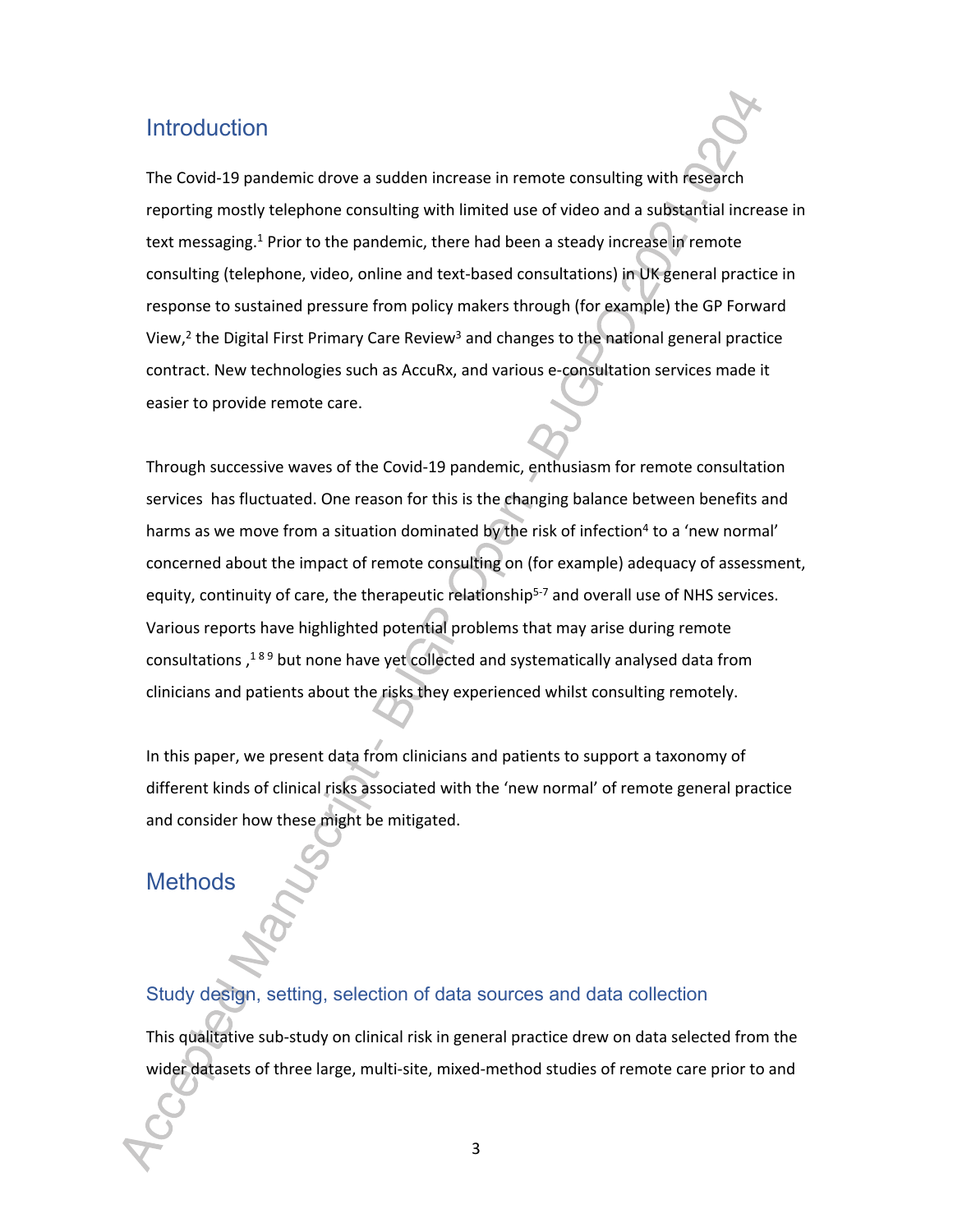during the Covid-19 pandemic<sup>10-12</sup> in the UK, all collected by members of our research team (summarised in Table 1 below).

Thematic analysis of six scoping interviews early in the Remote by Default (RBD) study (conducted by CL, RR and SW) identified risk as an issue for further exploration. Interview schedules for remaining RBD interviews were modified to ask clinicians about their understanding of risk, the ways in which remote consulting altered different domains of risk and their own experiences and stories about increased risk associated with remote consulting. Patients were asked about 'worries and concerns'; whether remote consulting felt 'more or less safe or more or less risky'; and what they thought might reduce risk in remote consulting.

A subset of 15 interview transcripts were then coded using NVIVO by RR, SW and CL (with three scripts coded by all three researchers) who agreed on a coding framework and standardised the meaning of codes covering definition and intensity of risk; factors shaping risk; opportunities to reduce risk; and management and response to risk. After this initial subset analysis, , data was shared and discussed with the wider research team, who then searched for interviews that included data related to risk from the wider RBD study (RB and SRB); the Near Me study (JW and TG); and the Health Foundation Video Study datasets (GH, LM and SW). Transcripts from 176 clinicians and 45 patients (ranging in age from young adults to those in their 70s and a mix of genders and ethnicities), were reanalysed to identify data that either challenged, supported or further developed the emerging taxonomy of clinical risk. See table 1 summary of aims, recruitment, and data collection for each of the primary datasets.

INSERT TABLE 1 HERE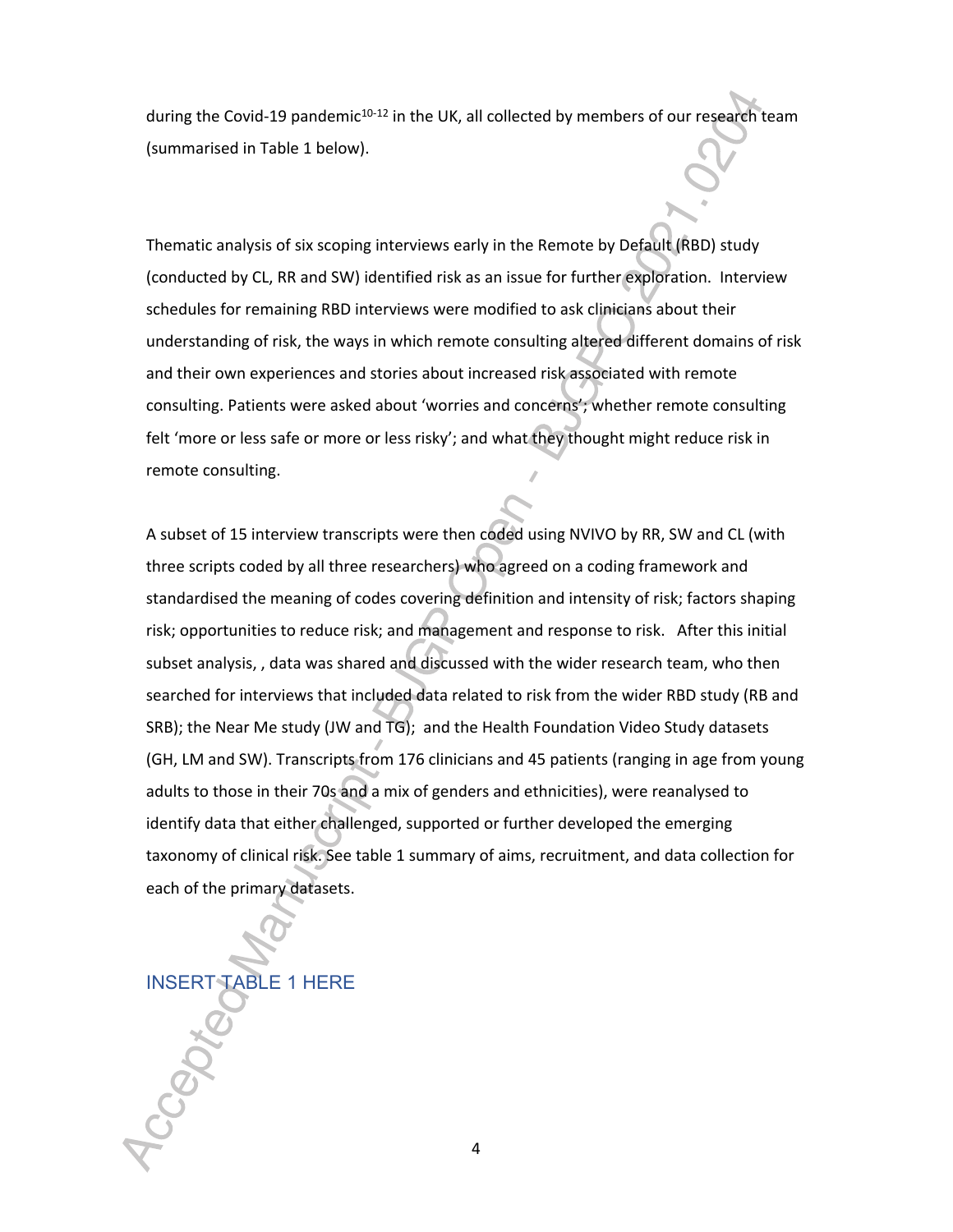#### Risk framework and approach to data analysis

We organised data around a clinically-focused framework developed by the Royal Australian College of General Practitioners (RACGP)<sup>13</sup> which defines risk as 'anything that threatens a practice team's ability to achieve its clinical objectives', The RACGP defines five domains of general practice to which risks may relate: communication and the patient-doctor relationship; applied professional knowledge and skills (including all aspects of clinical performance); population and public health (including preventive care and societal influences on health); professional and ethical role (including the clinician's duty of care, their own wellbeing, and the responsibility to keep up to date); and organisational and legal dimensions (including information technology, privacy and confidentiality, and practice management). Using these domains to guide our analysis we matched selected data to the different risk domains. Through iterative discussion, review and re-analysis the validity of the five domains was tested in relation to data gathered about remote consulting. An additional domain – patient role in their care – was added to the framework to accommodate a group of comments which did not fit into the RACGP domains (see column 1 in Table 2).

## Management and governance

The studies were led from the University of Oxford and overseen by an external advisory group with a lay chair and patient representation.

## **Results**

Our findings showed that, across all sites studied, the Covid-19 pandemic had led to major changes in the organisation and delivery of care (notably a redesign of estates to accommodate infection control measures and a shift to remote forms of triage and clinical interaction); the introduction of new technologies (for triage, text messaging, video and online consultations); and physical distancing measures (leading to less face-to-face interaction among staff and between staff and patients). In the latter half of the study,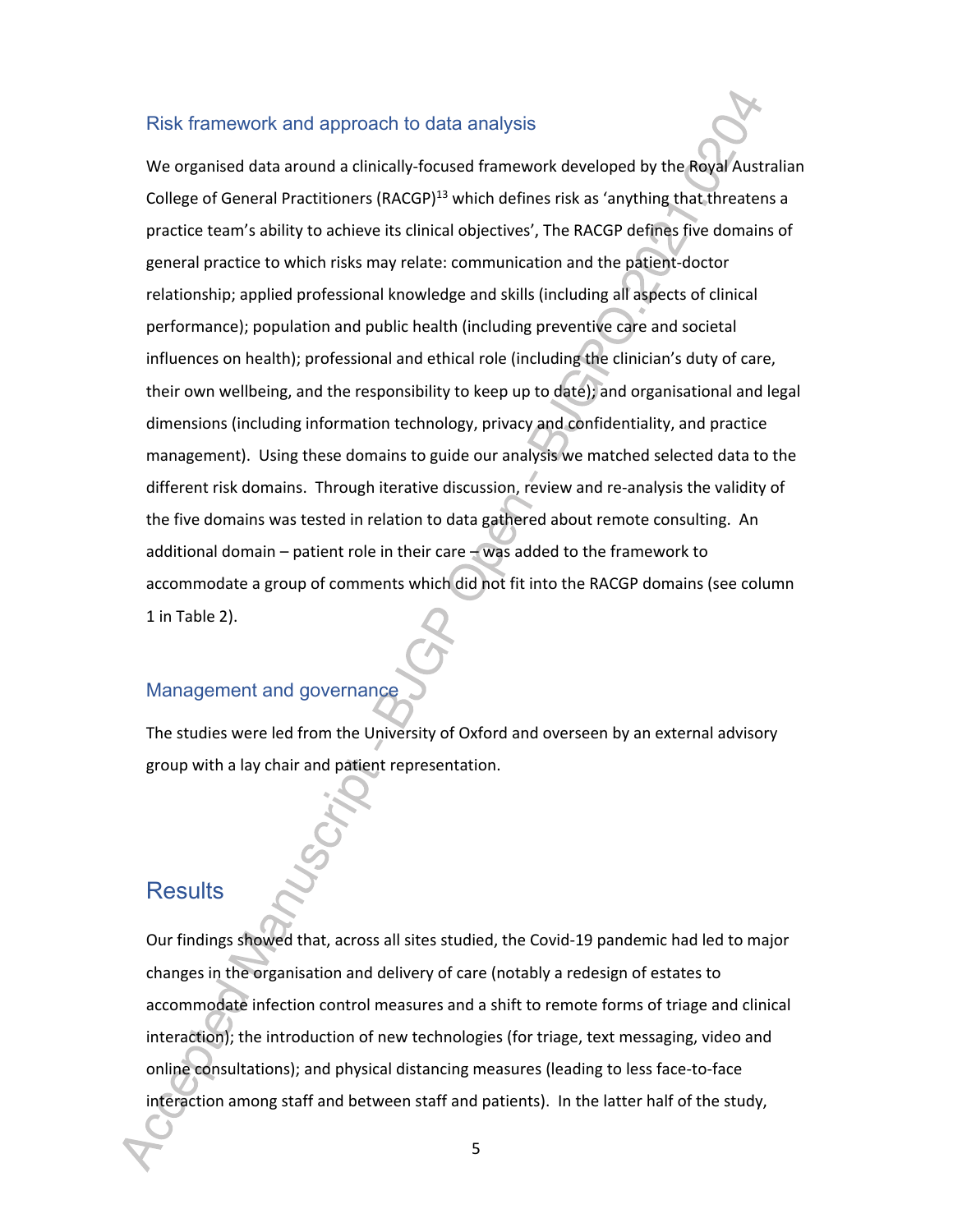there was also a perceived increase in the number of consultations, with staff reporting being busier than before the Covid-19 pandemic. These changes, in turn, were linked to risks in the different domains of general practice .

#### Risk domain 1: Practice set-up and organisation

During the first wave of the Covid-19 pandemic, infection control measures to minimise virus transmission (e.g. one-way flows and consulting room closures) often reduced the number of available appointments (risk 1A in Table 2), especially for face-to-face assessment. Everyone seeking care was required to go through triage and pre-assessment risking inefficiency due to 'double-touches' with patients (risk 1B). Premises that were too small to support infection control measures comfortably had knock-on consequences for patients and staff. This was exemplified in one practice where patients had to speak through an intercom at the front door before entering the waiting room, creating a risk to confidentiality.

As the Covid-19 pandemic eased, this situation improved somewhat, but in our interviews with patients, some felt they were not a priority candidate for care, and did not even try to contact their practice (risk 1D).

Those who did attempt to access care were sometimes unsuccessful (risk 1C), for a variety of reasons relating to digital exclusion, including inability to use the required technology; blocked phone lines due to the high call volumes (and unwillingness to persist in attempts to connect); limitations on patients' telephone data package (lack of phone minutes or bandwidth for video consultation); and not having a lifestyle that accommodates a remote call-back service, as the following quote illustrates:

*They [homeless patients] don't hang around and wait for the phone call at [name of hostel]..... And of course you can't reach them on a mobile because they normally don't have one. So there was this concern that we were going to miss this group of patients, but actually it did start to work out all right. And then the patients realise they can still come and knock on the door. […] It*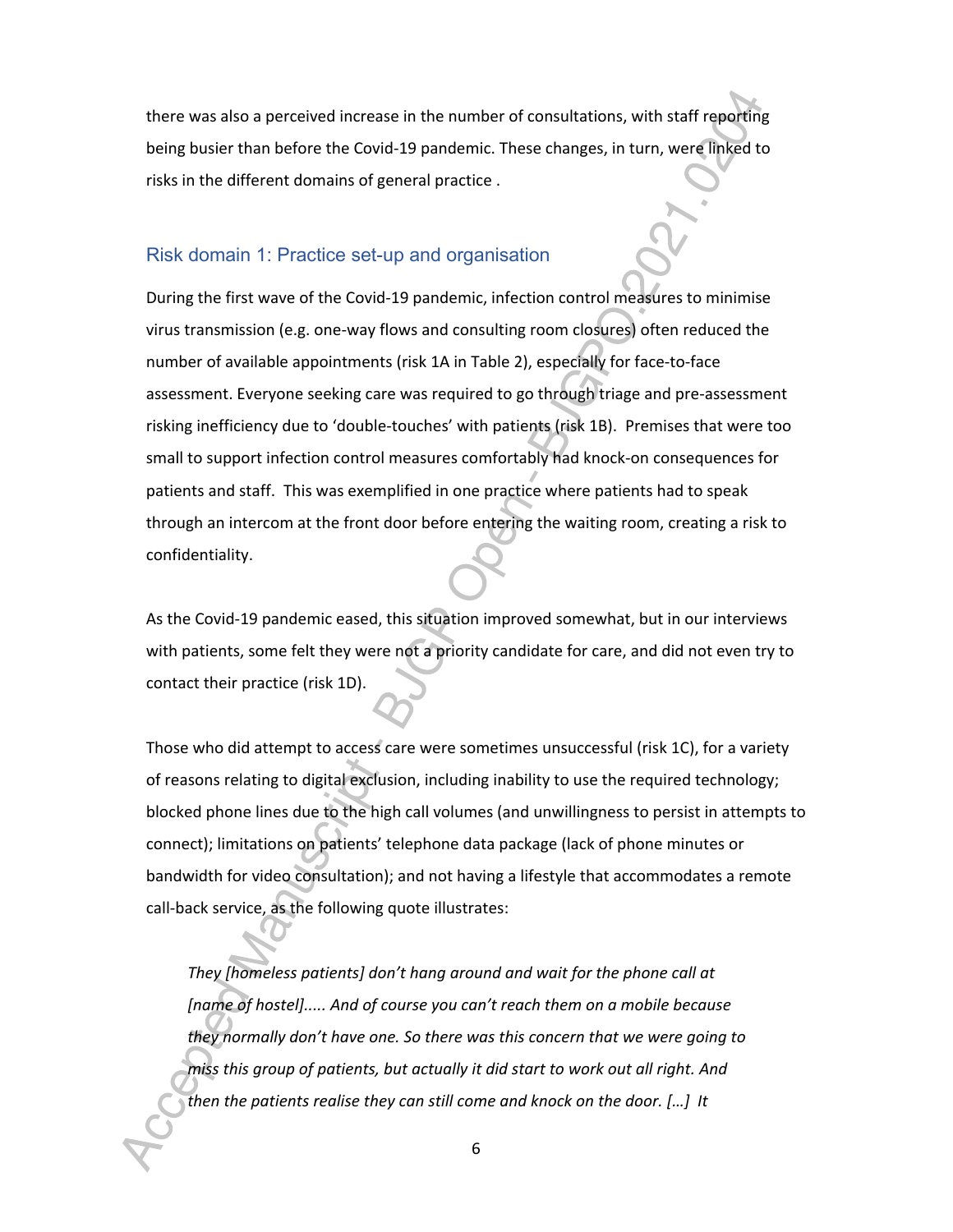*helped them a bit and it wasn't so daunting. But it was a learning curve for all of us (RBD Practice Manager SR).* 

Notably, some vulnerable groups – particularly people with physical disabilities and some with mental health problems were positive about changing to remote consulting, reducing the need to travel and wait in crowded waiting rooms. One nurse interviewee reported that she had reviewed long term conditions in some people who had not attended for in-person reviews for many years, implying that the need to travel to and wait in the surgery had been a barrier to engagement with care.

The technologies for remote triage and consulting were more or less reliable depending on the practice's digital maturity (risk 1E). For some, video consultations were not available at all. In others, video infrastructure was in place but if a glitch occurred, some staff struggled to cope and created work-arounds, causing stress for patients and staff alike (See below, risk 6A). In practices where staff were able to switch between technologies when necessary, this could add value to consultations but swallowed up time:

*There was a patient who phoned with abdominal pain and fever and she couldn't speak English very well. So, we eventually got a... we got an interpreter to do a three-way-conversation who spoke to her over the phone, navigated her how to get into Near Me and then we did a video assessment of her at home. She had a... I think one of her family members was there who was able to do some self-examination or directed examination for us to feel her stomach….. And it was very time consuming, but it ended up... we ended up admitting her as well through the... using Near Me. (HFVC33 GP SCOTLAND)*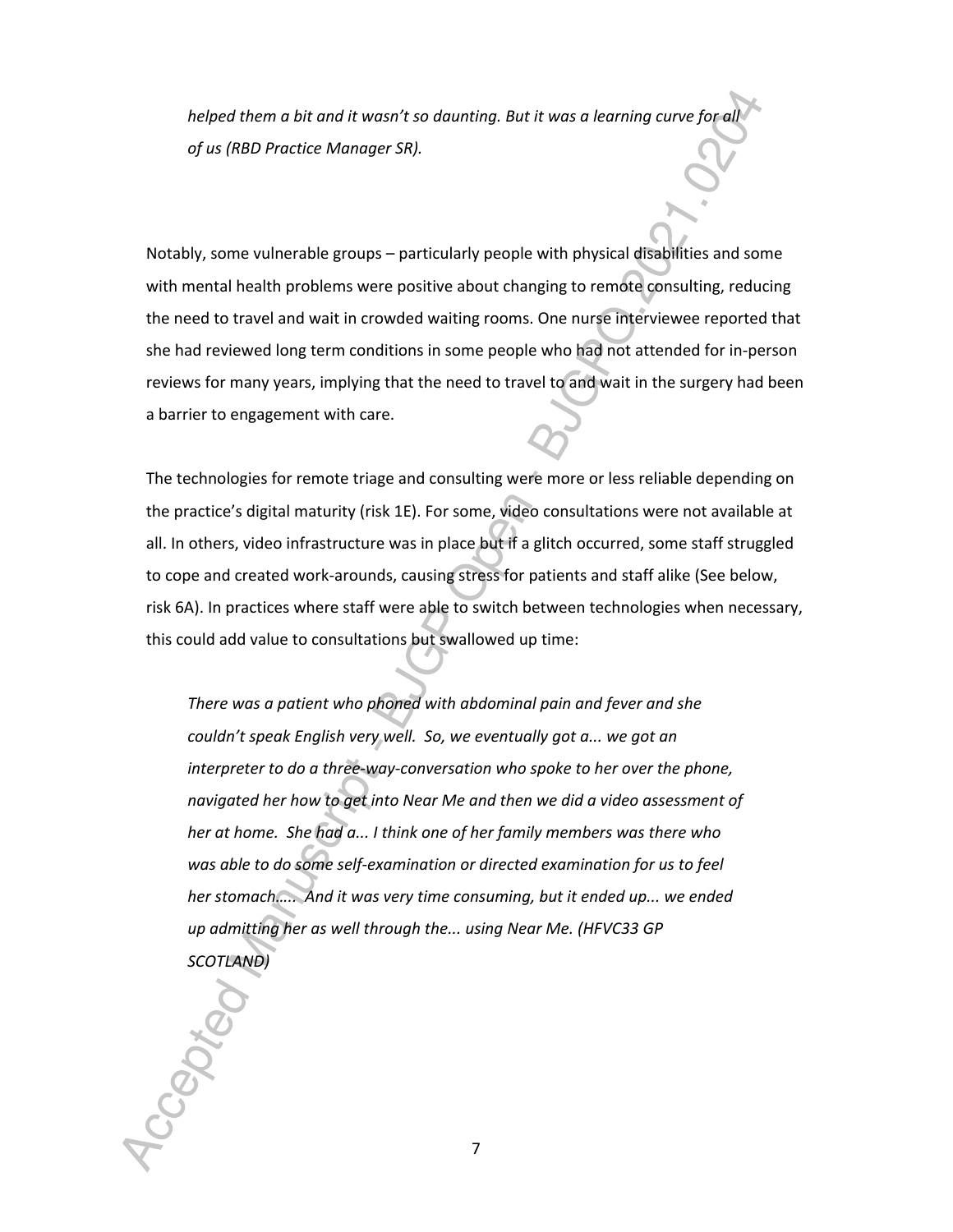#### Risk domain 2: Communication and the clinical relationship

Our dataset contained many examples of incomplete, inaccurate or misunderstood communication between patient and clinician as a result of consulting remotely (risk 2A). In the context of telephone consultations using the Language Line interpreting service, with no visual clues available, some patients struggled to describe their condition and GPs were sometimes uncertain about whether they had understood a patient's problems correctly. On occasions, GPs reported long waits for a Language Line interpreter, leaving them feeling rushed once the consultation started.

GPs talked of the consultation becoming less rich, more transactional and more awkward in nature, characterised by less active listening and less attention to the emotional dynamics of the interaction (risk 2B) as the following comment illustrates:

*''…And I think it's all a wee bit false and artificial…on the video …probably a wee bit more conscious of myself and my body language and all that sort of stuff….And that there's less... I think there's less informal chats. (HFVC06 GP)* 

There were other accounts of the pressures faced by patients during remote consultations which risked the quality or accuracy of information communicated to the clinician:

*'I have a patient who is deaf, she is 30 years old. We called her husband. We have got consent that we can contact him. So once we called him up to speak about a problem, and he also has autism and he just couldn't cope with my questioning. I was asking too many... it sent him to a little overload and he couldn't provide the answers.* (Practice (RBD Practice Nurse GI*)* 

A related, more long-term risk is that without the depth of information and understanding gained from an initial face-to-face consultation, building and maintaining the therapeutic relationship becomes more difficult (risk 2C). While some GPs reported experiencing a good rapport with patients through remote consultations, this could be harder for patients with complex health or social situations. An initial in-person consultation was considered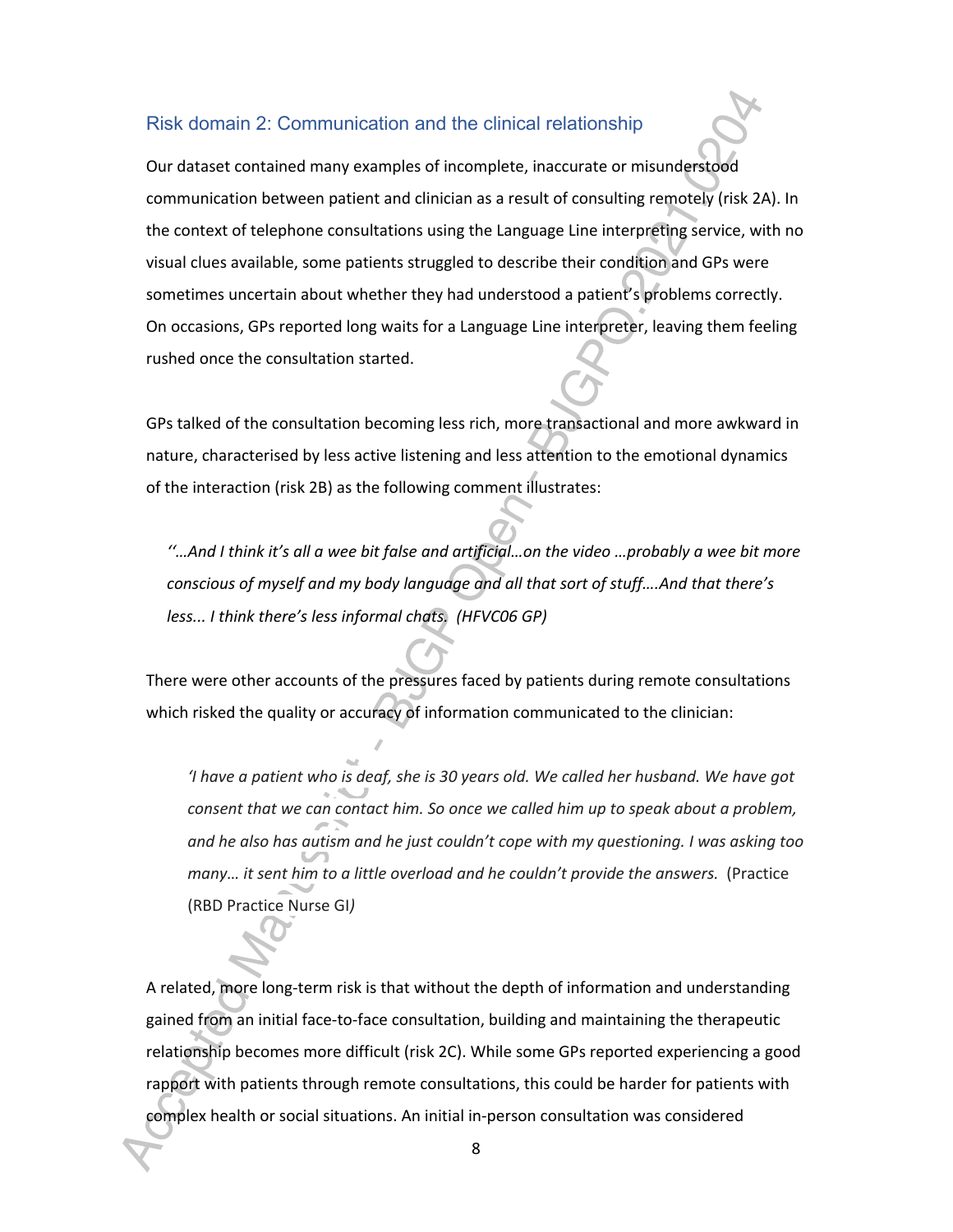important to assess patients holistically, including the family and home situation, in order to establish rapport. As one GP explained:

*...generally if it's complex patients who were deteriorating, I would do a telephone, I would do some investigations, bloods, and then I would do a home visit myself. And that didn't change it, because I couldn't… really… I did it with video a couple of times. But …I did a home visit, because I wanted to do a holistic assessment of them and examine them myself. And also just that building that trust and relationship in the first instance*. (RBD GP KS)

#### Risk domain 3: Clinical care

The majority of remote consultations in general practice occurred by phone. Some GPs reported that the time needed to explain to patients how to join a video call was not worth the additional information gained, so they abandoned this medium. Those who did use video commented that it sometimes provided clinically crucial information.

Clinicians were also concerned about missed diagnoses due to loss of non-verbal cues which could alert them to clinical problems (risk 3A) or safeguarding concerns (risk 3B) that went un-reported by patients. To some extent these risks could be mitigated by taking a full clinical history. Several interviewees argued that the changes wrought by the Covid-19 pandemic had restored the art and the importance of history taking including checking for 'red flag' symptoms indicating serious acute problems:

*I thought they had back pain and they'd given me a generally sensible history of back pain with... so, no leg weakness, no urinary symptoms, no bowel symptoms; I would say, 'Look, you know, it sounds like you've got back pain; it should get better after a couple of weeks….. However – and this is where I do the red flag: 'If this, this and this happens.., so leg numbness, bowel weakness, bladder weakness, and in the main I'd follow that up with a text message and a patient information leaflet, so that they had the information with them. We would follow that up and make sure it was all documented just to make sure.* HFVC19 GP Wales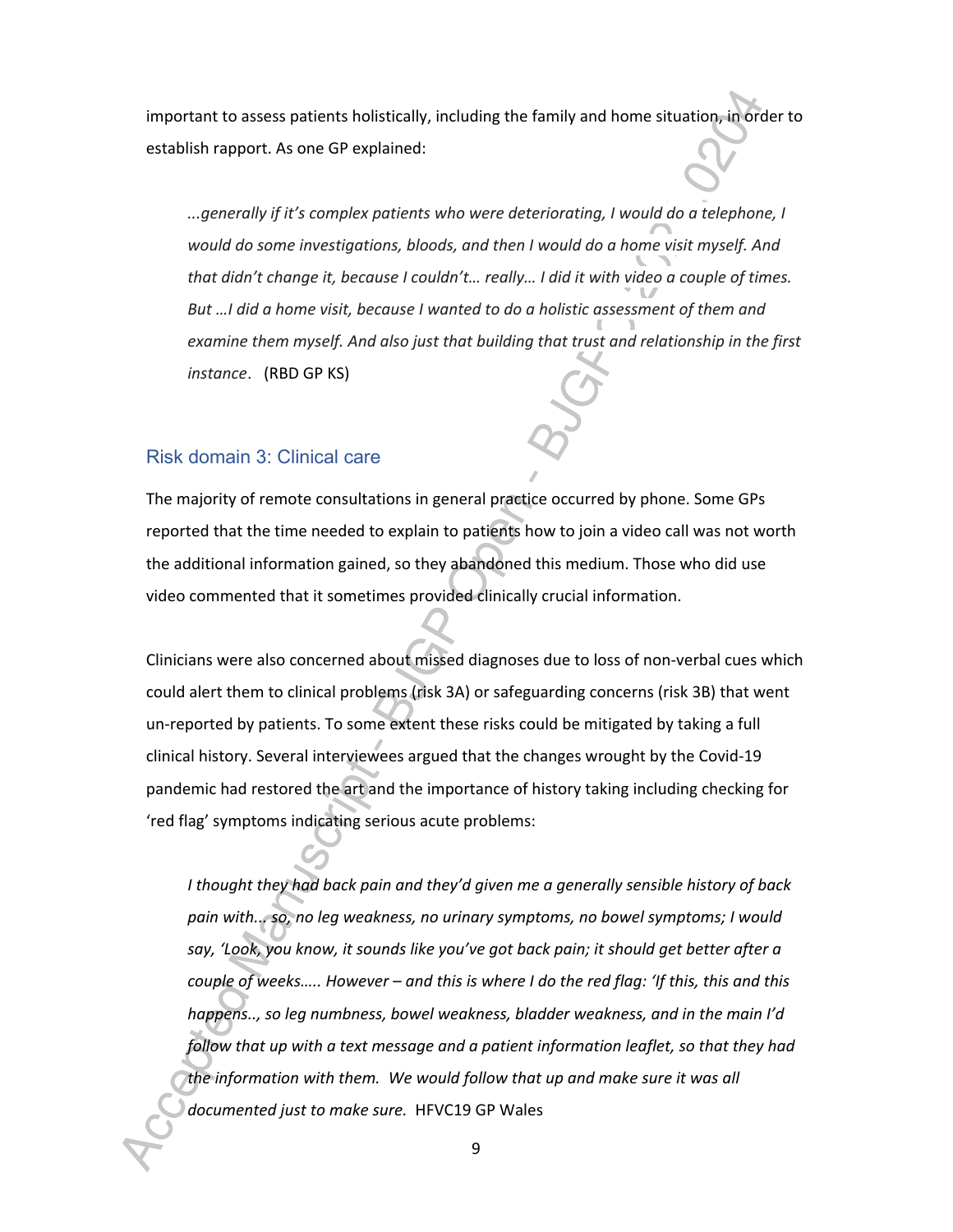The clinical consultation is a dialogue, in which every utterance of one party is in response to, and in anticipation of, an utterance from the other party. For this reason, the asynchronous nature of online consultations, while effective for some clinical problems, posed a risk of inadequate assessment (and hence incorrect diagnosis). It was not uncommon to find that the patient's given reason for consulting differed from their most important clinical symptoms and detailed probing – over the phone – was needed to identify their main problem:

*"[On the text/email] maybe a vague symptom that doesn't really allow you to respond ....and it sort of forces you to phone up and say well actually sorry I didn't quite follow what you're saying about that tummy ache, and then you realise that actually there was a bit more going on there and you didn't respond to that with that text about the eczema because that's not really what they wanted to talk about, it's that hidden agenda thing. That is no small part of what we do as GPs and it's all a bit unspoken and difficult to quantify* (RBD GP CK)

The loss of precise appointment times noted above led to patients being called in workplaces and shops, on public transport or at home surrounded by other people. In some cases this created a risk that patients might withhold or distort the clinical or personal information provided (Risk 2A). Several people also raised safeguarding concerns about situations where abusive partners or family members were present but out of sight during a consultation, controlling the information given to the doctor (risk 3B).

An obvious risk of a remote consultation is that elements of care, which need physical copresence, particularly physical examination, become impossible or logistically awkward, leaving the clinician without some key information needed to reach a diagnosis. As the Covid-19 pandemic progressed, some practices reinstated face-to-face appointments and invited patients in for a physical examination if needed. Others continued with fewer or no face-to-face appointments, filling gaps in information they would have obtained from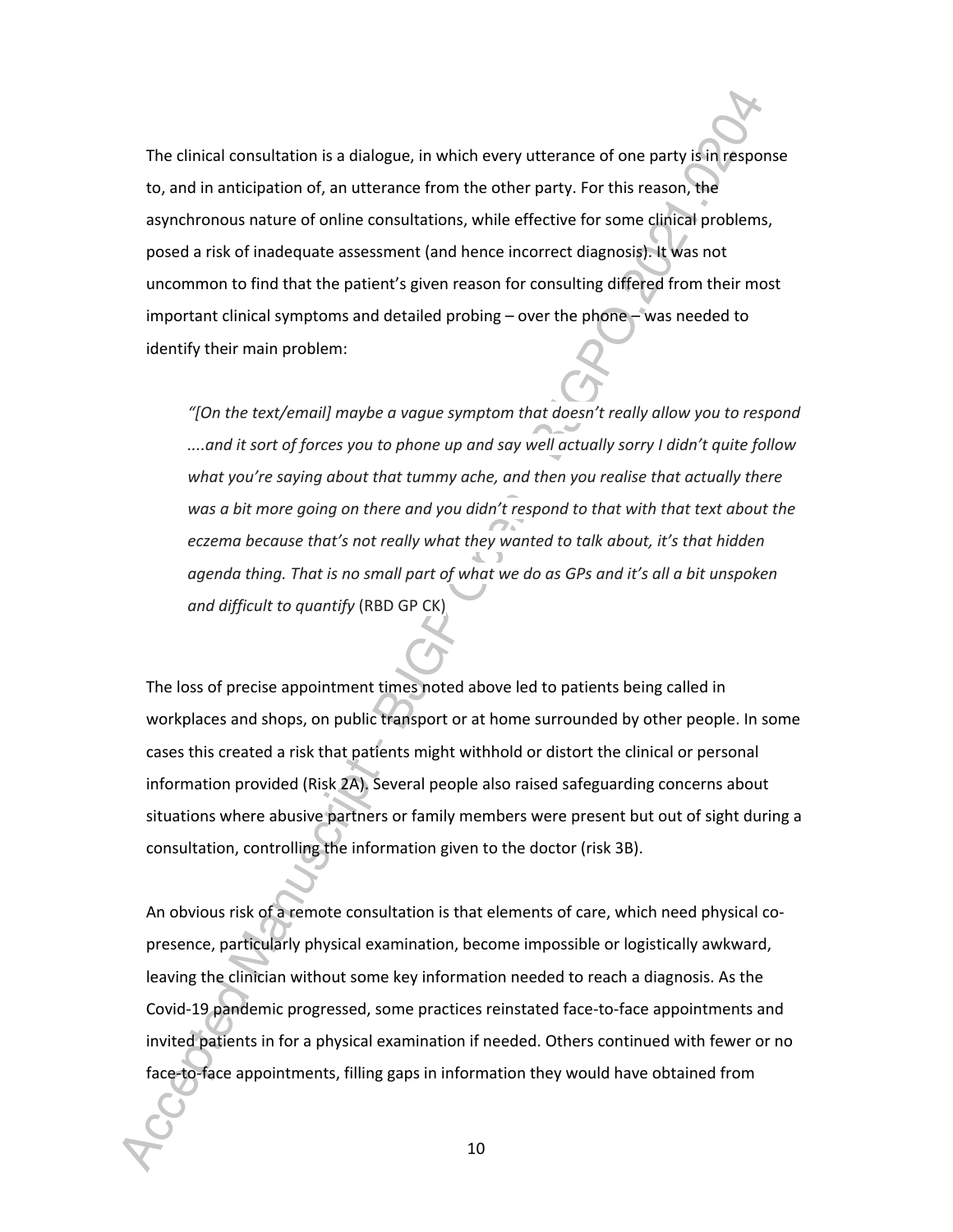physical examination through blood tests and other investigations or through referral to a specialist. Such an approach had mixed success, as the following quote illustrates:

*Thinking about the last two or three cancers that we've picked up. Quite honestly, I asked myself had I examined this patient face to face would I have picked up the cancer. And the answer is no. You know what, once [in a different patient] I did, yes, the patient had an enlarged liver. And that prompted me to do a two week wait referral and ... then it was an ovarian carcinoma with metastasis. But a lot of things I can think of that it is investigation that picks up so and fills in some gaps to the lack of face to face. Having said that, of course you will… you will jump into the examination if you feel that the history prompts you to do an examination then you have to do an examination. (*RBC GP SQ)

This quote raises the possibility that invasive tests and imaging may be invoked as a substitute for a face-to-face examination (risk 3C), as another GP reflected:

*So I will give you one example, which is, if I am managing somebody and I can't go and see them, or if I can't send them to hospital, I would if you would ask me, hypothetically..... how would you manage? I'd say, I would love an investigation (RBD* GP KS)

Remote care also brought a risk of over-treatment—notably, the tendency to prescribe more antibiotics for suspected infections, partly for medicolegal reasons—and over-referral to specialists (Risk 3C). One GP put it thus:

*You were dealing with so many unknowns. You were having to deal with patients remotely. Patients that you haven't seen face to face. The uncertainty, the unknown level, the stress level was quite high. And it did worry me about the medicolegal issues. The medicolegal risks....I think that if you ask most people they were prescribing more than they would normally do. Because you haven't seen the patient you are going to prescribe amoxycillin antibiotics for a cough in case it's a chest infection. It might not*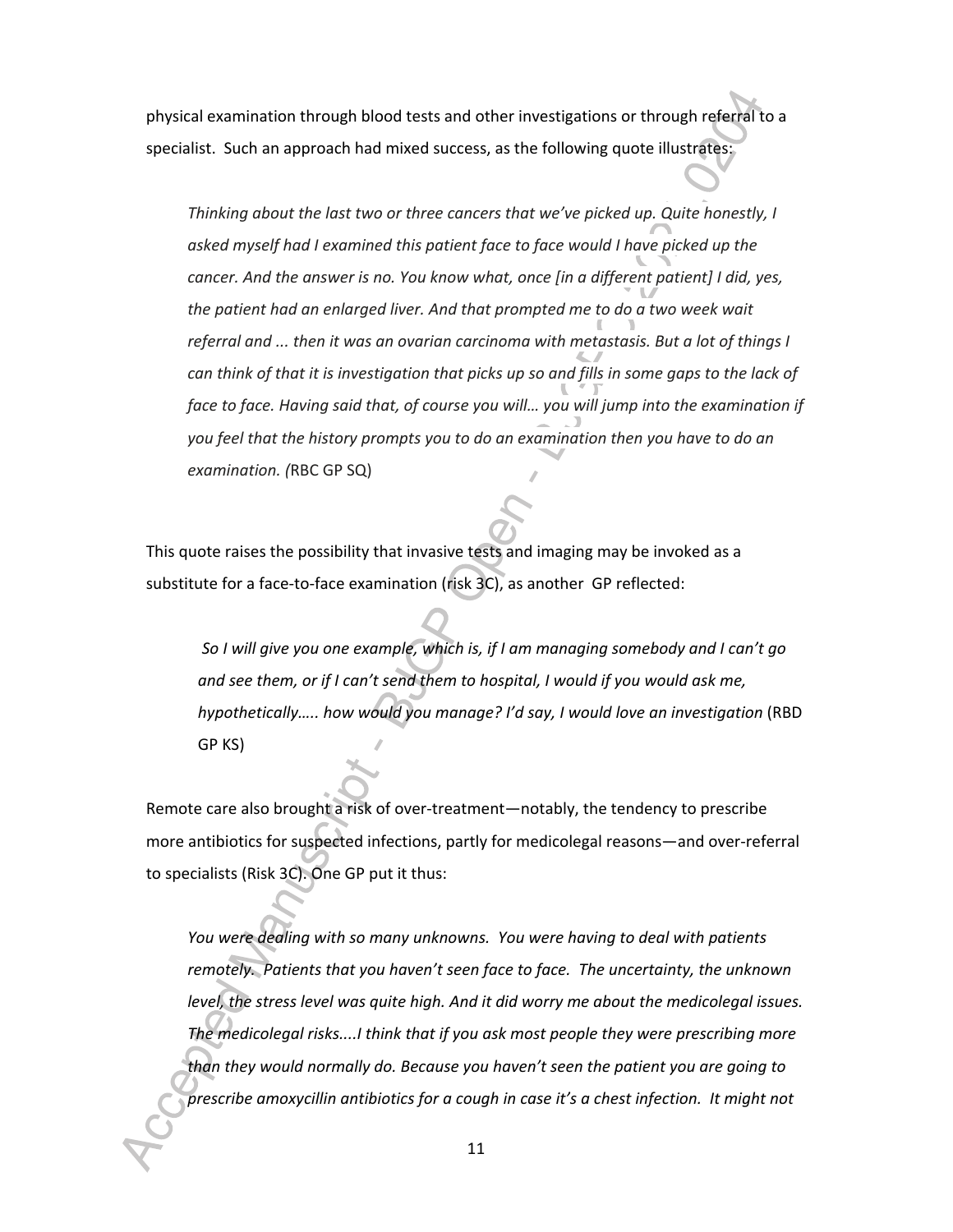*be a chest infection, but if it is and you don't prescribe and they go on to have pneumonia then that's not good. (RBD GP IP)*

#### Risk domain 4: The patient's role in their own care

Our dataset included many examples of patients who struggled to make judgements about whether or not to seek care; navigate often complex care pathways with digital entrypoints; convey their symptoms in the digital environment; monitor their own illness and use equipment such as blood pressure monitors or oximeters at home (risk 4A). Whilst patients who were less sick and less impaired were often able to achieve these tasks, many patients were not. A patient with several long-term conditions, for example, described the stress of finding the right words to describe her symptoms, particularly if she was having a bad day.

*If I'm non compos mentis then it's hard to make it clear.... I have foggy brain sometimes. I have fatigue most of the time. Today I've prepared myself [for the research interview]; I've had enough sleep; I'm articulate. If this was a situation where I need support from a GP I may not be as articulate (*RBD Patient FD *)*

Some patients reported feeling stressed when asked to examine themselves during a consultation and report back to the GP. Clinicians described having developed ways to guide patients, for example how to look at their tonsils in the mirror, but it could turn into a prolonged and complicated process which added to the burden of illness.

Another risk was the disruption of the care routines which involved explaining to patients what was wrong in an adaptive and supportive way (risk 4B). One GP, for example described how he drew pictures of the bowel to explain diverticulitis to an elderly man with poor hearing so he could understand what was causing his symptoms. He missed this possibility with remote consulting.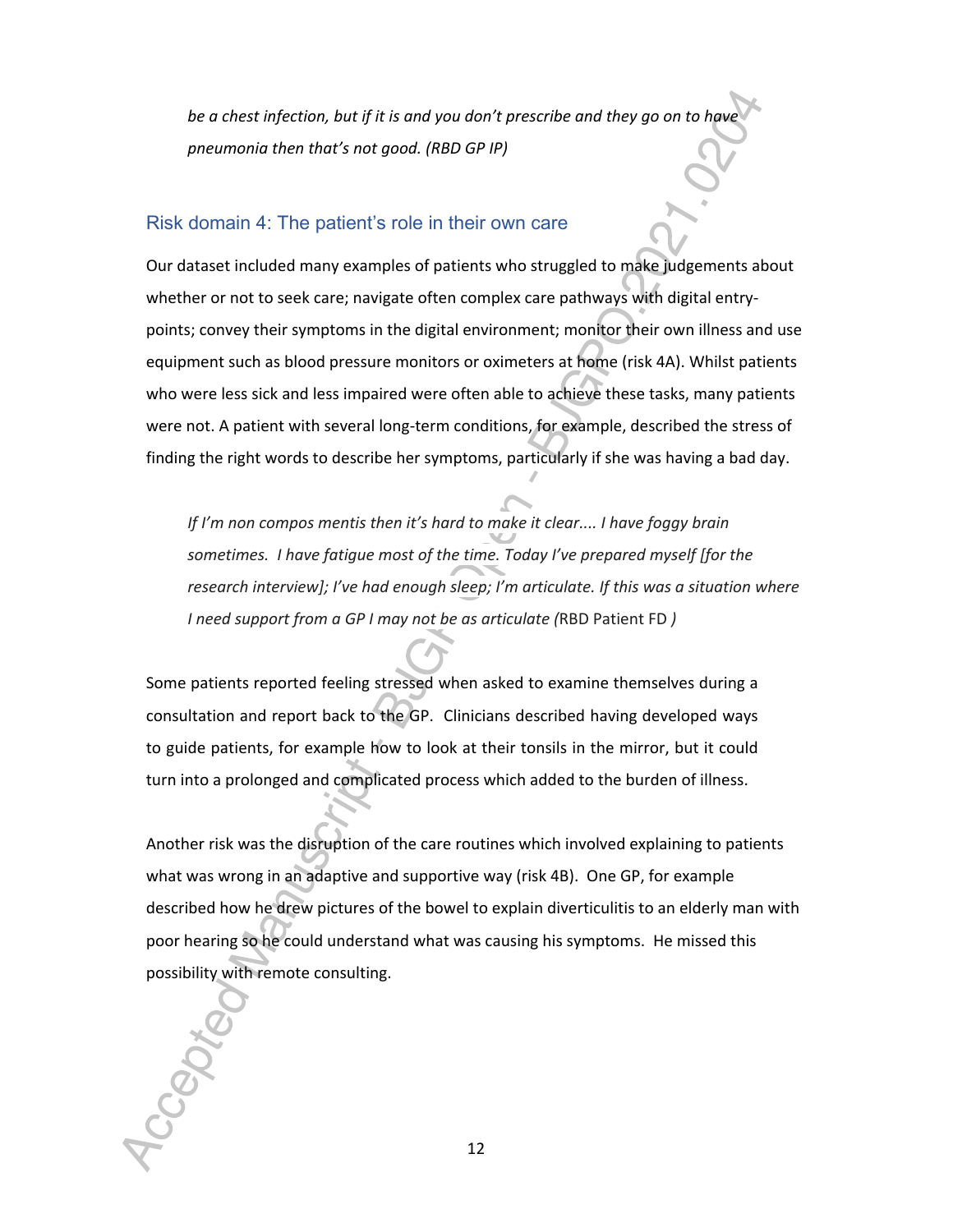#### Risk domain 5: Population and public health

Population health interventions such as screening and immunisations stopped dead at the start of the Covid-19 pandemic (risk 5A). Cervical smears – which can only be conducted in person – were restored at different rates in different practices. Where screening was offered, some patients remained too scared of catching covid to attend for a preventive check.

In relation to diabetic foot checks, which would normally require in-person assessment, some practices developed methods to undertake a remote, modified check by telephone, taking a history and talking patients through a foot self-inspection and examination. Health care assistants and nurses were trained to conduct these assessments. Their perception was that whilst this did not allow for checking foot pulses, they were otherwise a reasonable alternative to an in-person examination. Our finding that remote checks are *perceived* to be safe accords with other research—but there is as yet no evidence on the effectiveness or safety of this model.<sup>14</sup>

Remote consulting also created risks for maintaining the holism of general practice and the role of medical generalists in assessing and treating patients within their family and social context (risk 5B). The transactional nature of remote consulting described above, frequently negated accessing wider contextual information about patients. And while younger GP interviewees with less experience of following patients through their life course expressed less concerned about this, it was older GPs who feared losing a wider understanding of patients' situations.

## Risk domain 6: Professional development and wellbeing

As mentioned in risk domains 1 and 4, some clinicians were stressed by the uncertainties of both the Covid-19 pandemic and the remote medium (risk 6A) describing the laborious and inefficient process of getting a full and clear verbal history from a patient remotely, and combing through notes to fill gaps in their understanding about a patient who they had not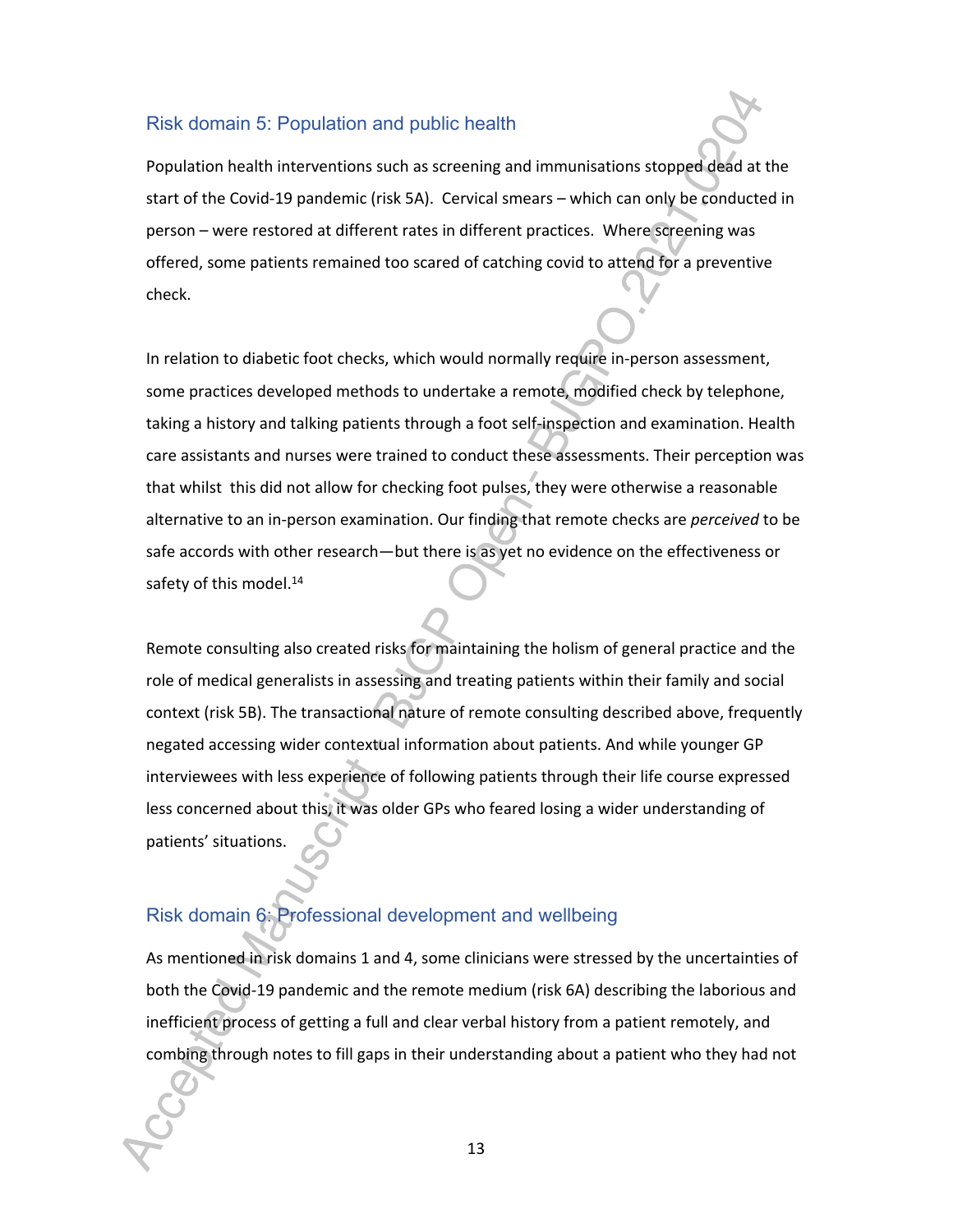been able to see. In the quote below, a nurse describes the physical and psychological effects of many months of remote consulting:

*I'm trying to try my best in my consultations, I'm really focusing. I'm really tired from listening on the phone, because it is exhausting. I'm really tired from these zoom meetings, because it's very different to have this sort of like overload of, you know, concentration and physically trying to do it, overload of information*. (RBD practice nurse IM)

Stress and burnout have been shown to clearly carry a direct risk to clinical performance,<sup>15</sup> but also increase the chance that a clinician will retire or leave the profession early, creating critical gaps in the workforce.

Even in those who did not report burnout, clinicians faced reduced opportunities for meeting colleagues face-to-face and seeking their advice about difficult consultations limited opportunities for learning from each other (risk 6B)

*… the partners were saying, you know, try to stay in your room at work as much as possible... So it was, you know, I don't want to spread anything, I don't want to get anything. So I'd come into …… and I just stay in my room….. And then you feel more isolated because you're not getting that general little chat about a case or ….about how things are (*RBD practice nurse IM)

**Discussio** 

# Summary of key findings

Risks of remote consulting during the Covid-19 pandemic related to practice set-up, communication, clinical care, patients role, population health and professional development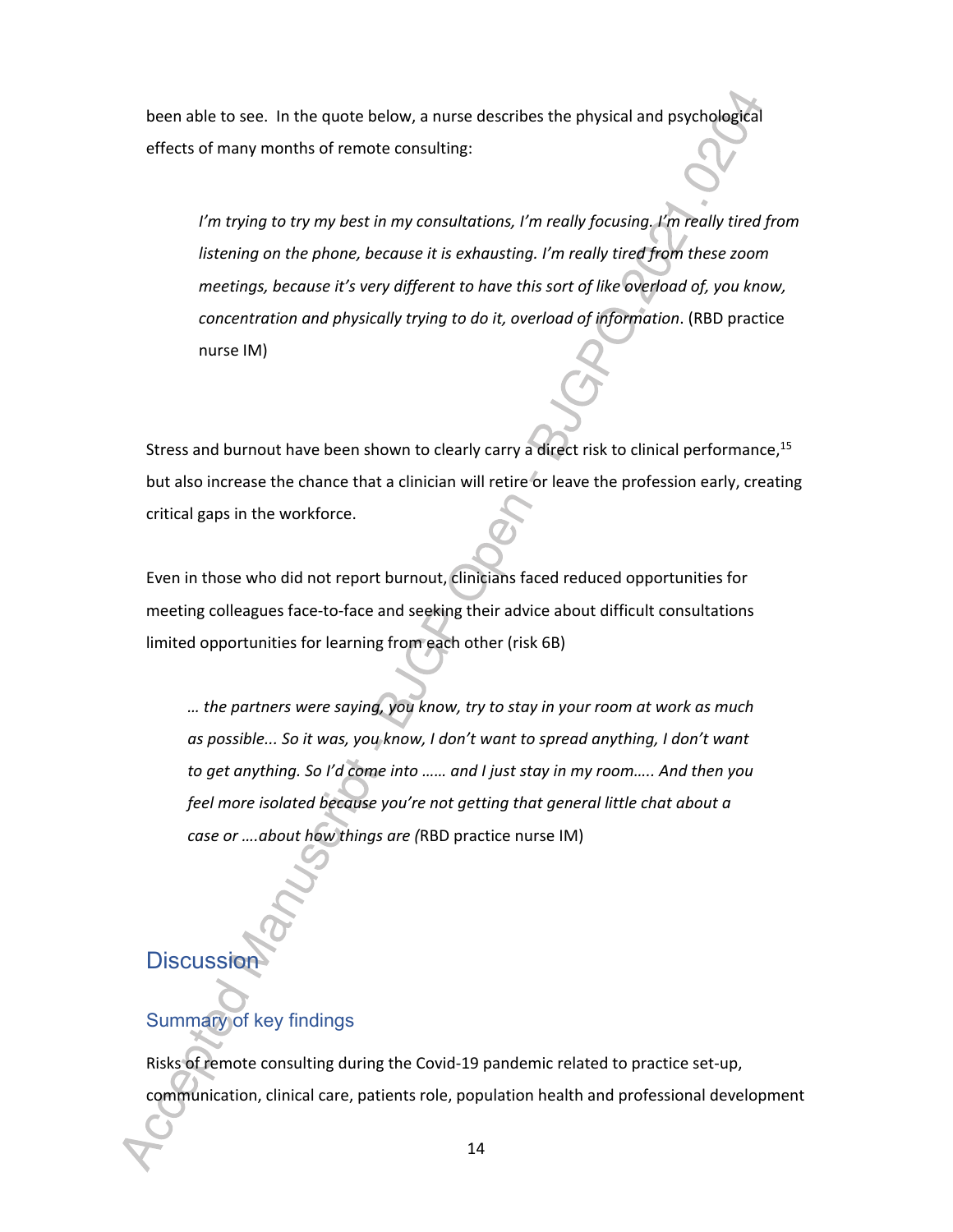are summarised in table 2. We also identified ways in which remote consultation can reduce risk in certain groups - such as engagement with long-term condition management by those who had defaulted from face-to-face check-ups.

INSERT TABLE 2 HERE

#### Strengths and limitations of the study

The main strength of this study is that we combined three different primary studies which provided a large and diverse dataset of interviews, focus groups, free-text responses and field notes representing a breadth of experience of general practice clinicians, patients and support staff from across the UK. The (slightly adapted) framework from the Royal Australian College of GPs worked well to organise our data around six domains of general practice. The main limitation is that because of the Covid-19 pandemic we were unable to observe or record consultations directly, so we can only report on risks as recounted by our participants.

## Comparison with other literature

Our findings present a comprehensive overview of risks, organised around the broad domains of general practice as identified by both clinicians and patients. They add to previous research and current guidance on remote consulting<sup>8</sup> by combining clinician and patient views and describing risks associated with the breadth of general practice – spanning organisational, clinical, patient and staff experiences as well as highlighting risk the core values of general practice, which still need to be addressed.

On the risk of digital exclusion our study concurs with a systematic review by Parker and others<sup>16</sup> which concluded that remote consulting might increase inequalities. Our identification of risks to efficiency and a potential increase in workload associated with telephone assessment mirrors conclusions by Newbould and others<sup>17</sup> while accounts of 'double touch' encounters and increased demand support the findings of modelling work by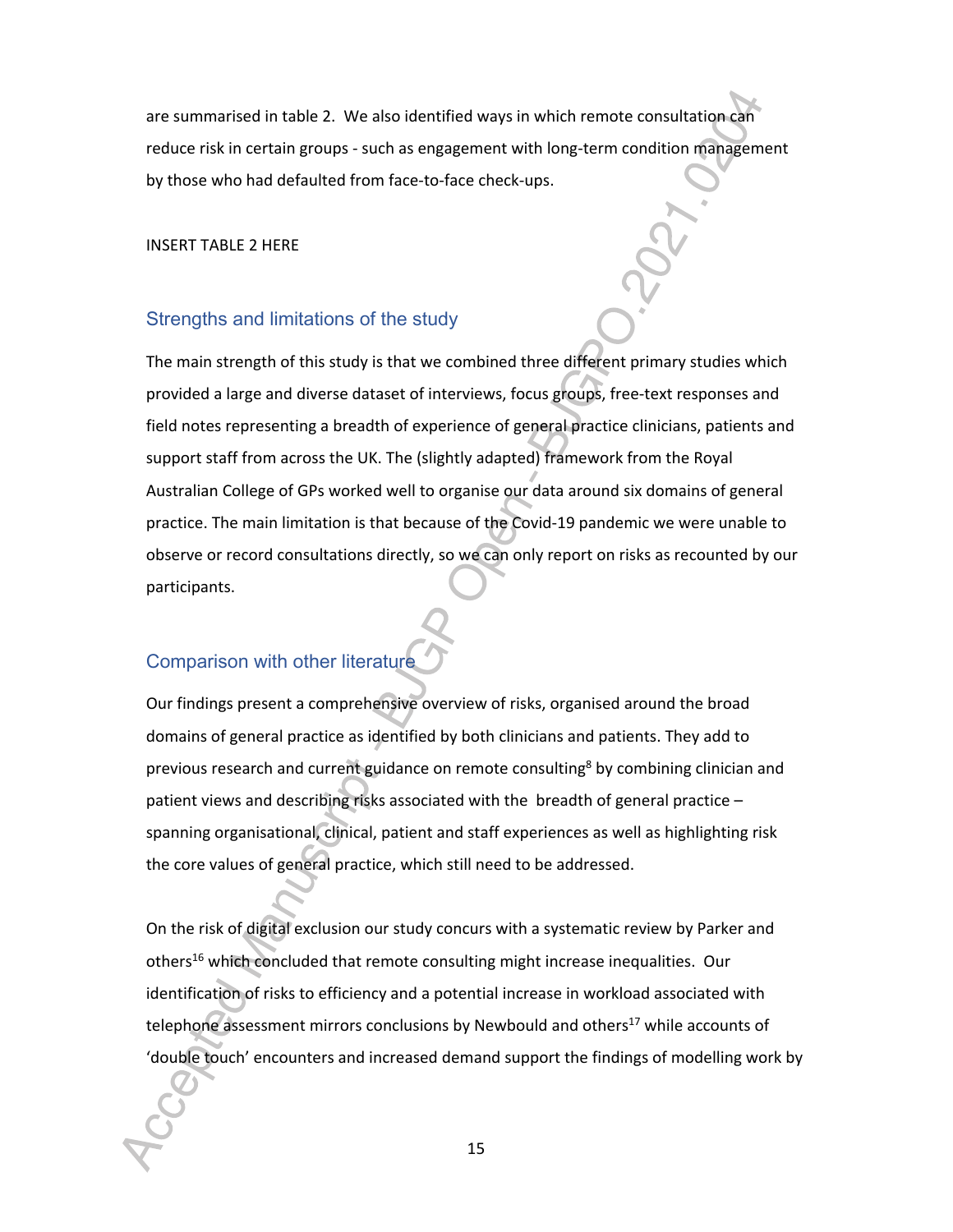Salisbury and others<sup>18</sup> which predicts an overall increase in workload associated with remote consulting.

McKinstry and others<sup>19</sup> (2018) concluded that remote consultations tend to be shorter and less rich information than face to face encounters. This may explain why some GPs in our study reported difficulty building trust with patients when faced with more transactional consultations with less holistic assessments. In similar vein Mann and others identified various ways in which remote consulting affects the ability of GPs to deliver personalised care arguing for, among other things, 1) training in how to build rapport and assess patients holistically (and patients capacity to part-take), 2) to ensure the design and organisation of remote services to offer continuity where needed and 3) to standardise care for common, simple areas of disease surveillance.<sup>20</sup>

In line with this literature and our findings RCGP Guidance on remote consulting emphasises the importance of good history taking; having a high index of suspicion for safeguarding problems and making time to fully understand the issues in complex cases. Both the RCGP guidance and a similar resource from the General Medical Council<sup>21</sup> offer detailed advice on how to choose between remote and face to face consultations.

#### Implications for practice

The emphasis in current guidance and training is on managing risk within face-to-face consultations. The risks identified in this study and others are not unique to remote consulting but, in the context of the pandemic and social distancing requirements, some – such as risks of widening inequalities and to confidentiality; safeguarding issues and missed diagnoses due to lack of information from physical examination – may be more pronounced or occur differently.

Unless the risks identified here are actively mitigated, remote care could lead to missed encounters (especially in vulnerable groups), missed diagnoses, weak safety-netting, compromised safeguarding, erosion of trust, worsening inequalities, poor staff wellbeing and over-investigation and over-treatment.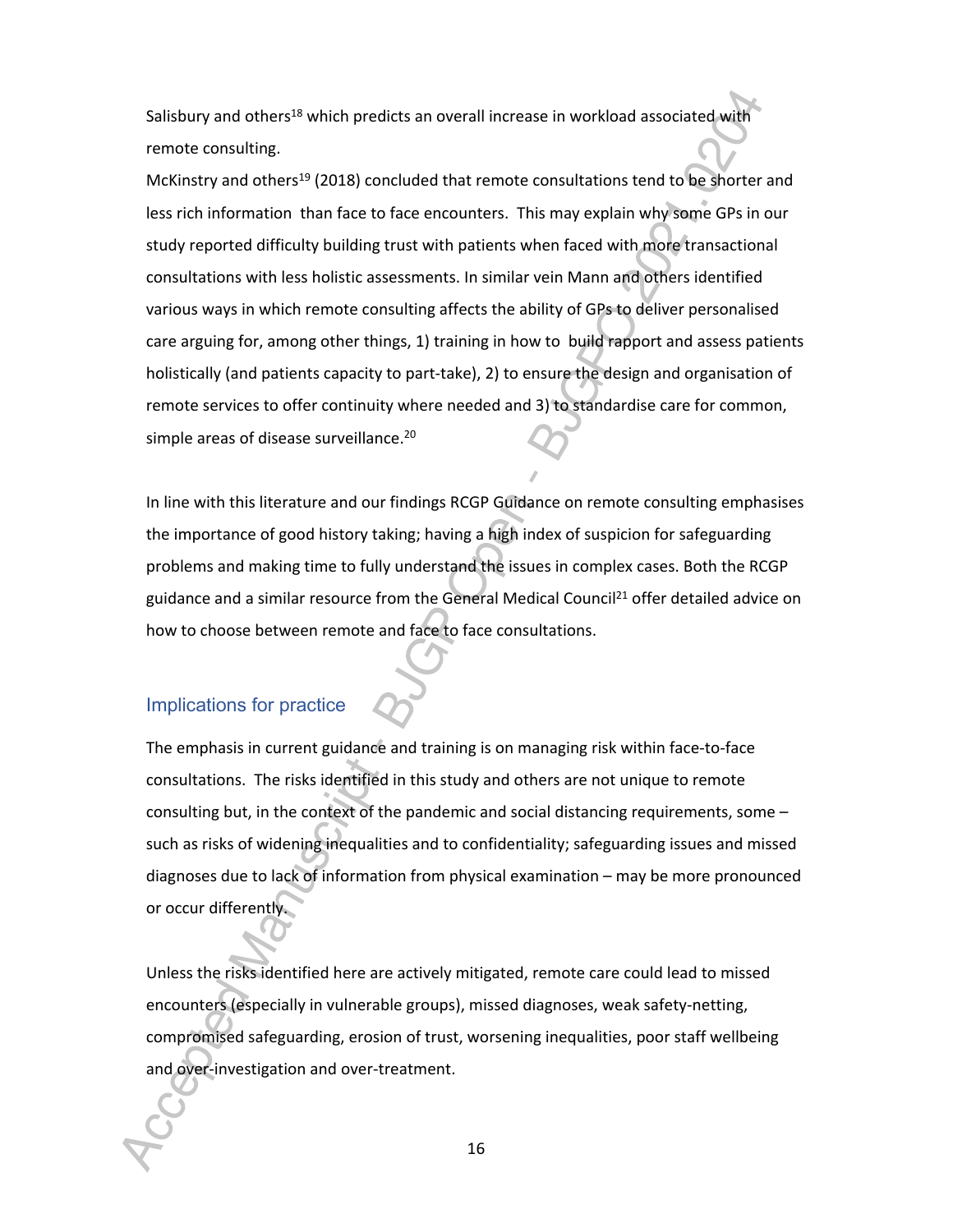As the Covid-19 pandemic subsides, risks relating to the organisation of physical space and physical distancing will diminish but assessing and responding to patient abilities to consult remotely will remain critically important. Our data highlights the importance of a range of clinical, organisational, technical and educational factors to reduce risk and an urgent need to identify and address inequalities in access to general practice and wider services. This will need a sustained and systematic effort to identify those who struggle to use remote services and to support them to do so in future or to use other methods of consulting.

In Table 3 we suggest a range of practical initiatives –inspired by interview data, workshop suggestions and published reports that could help to mitigate risk in the organisation and delivery of remote general practice.

INSERT TABLE 3 HERE:

With investment in these mitigating actions and attention to designing remote services to promote inclusion and providing alternative consultation modes if needed, we anticipate that in some but by no means all cases the benefits of remote consultations will outweigh potential risks. However, as the risks are interrelated and not easily measured, it may be important to involve all stakeholders, especially patients, in decisions about how to achieve an acceptable balance of remote and face-to-ace care.

# **References**

- 1. Murphy M, Scott LJ, Salisbury C, et al. Implementation of remote consulting in UK primary care following the COVID-19 pandemic: a mixed-methods longitudinal study. *Brit J Gen Pract* 2021;71(704):e166-e77.
- 2. NHS England. General Practice Forward View. London: NHS England 2016. https://www.england.nhs.uk/wpcontent/uploads/2016/04/gpfv.pdf (accessed on 12<sup>th</sup> Jan 2022).
- 3. NHS England. Digital-First Primary Care and Its Implications for General Practice Payments2018. https://www.engage.england.nhs.uk/survey/digital-first-primary-care/user\_uploads/digital-firstaccess-to-gp-care-engagement-v2.pdf (accessed on 12th Jan 2022).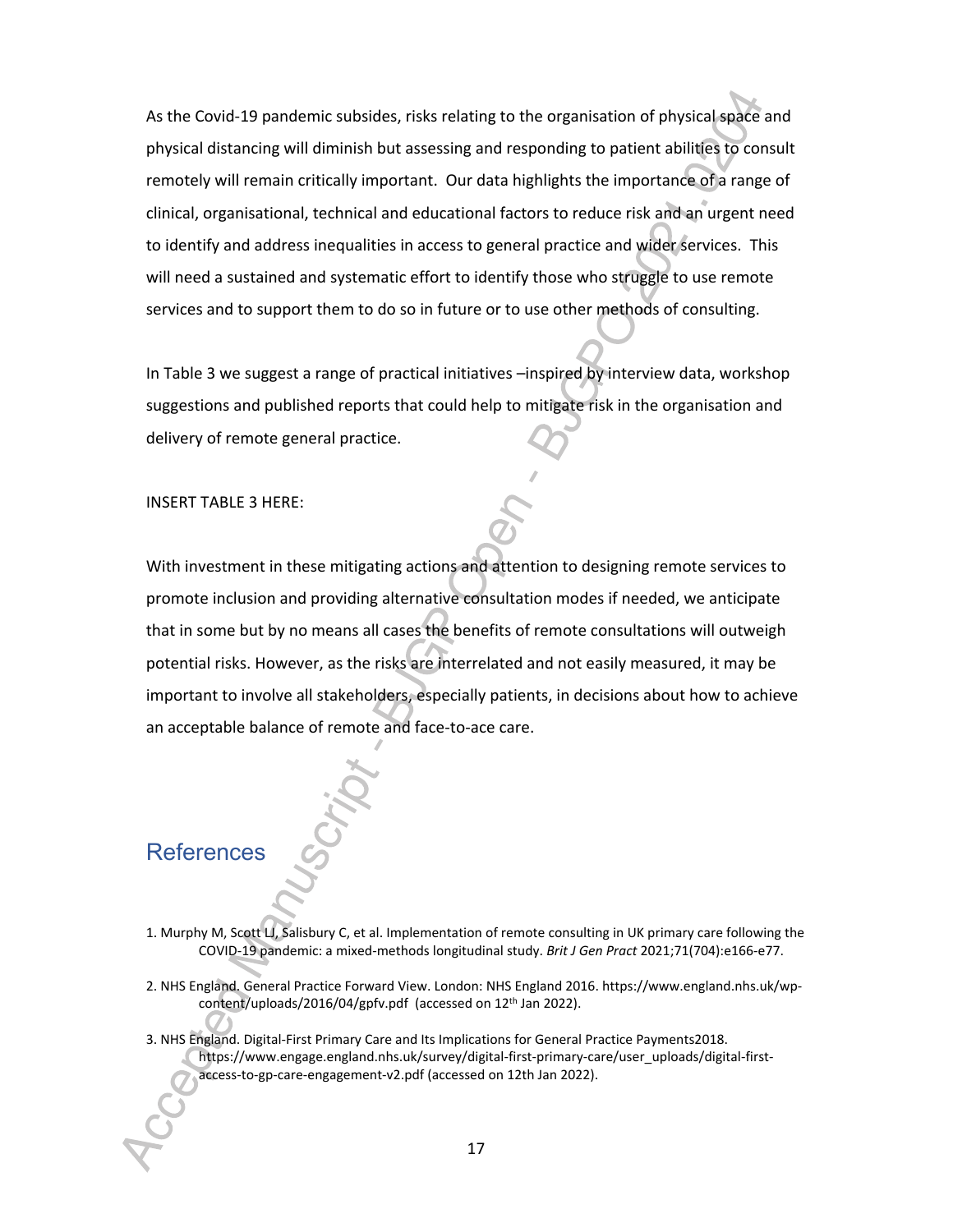- 4. Marshall M, Howe A, Howsam G, et al. COVID-19: a danger and an opportunity for the future of general practice: *Br J Gen Pract*, 2020:270-71.
- 5. Khan N, Jones D, Grice A, et al. A brave new world: the new normal for general practice after the COVID-19 pandemic. *Br J Gen Pract Open* 2020;4: bjgpopen20X101103.
- 6. Gray DP, Freeman G, Johns C, et al. Covid 19: a fork in the road for general practice. *BMJ* 2020;370:m3709.
- 7. Swinglehurst D, Dowrick C, Heath I, et al. 'Bad old habits'… and what really matters. *British Journal of General Practice* 2020;70(699):485-86.
- 8. Royal College of General Practitioners. Remote versus face to face: which to use and when? . London: RCGP 2020. https://elearning.rcgp.org.uk/pluginfile.php/154305/mod\_page/content/17/Remote%20versus%20fa ce-to-face\_Nov%202020.pdf (accessed 12<sup>th</sup> Jan 2022).
- 9. Healthwatch UK. The Doctor Will Zoom You Now. London: Healthwatch UK (acccessed 20th January 2021 at https://www.healthwatch.co.uk/sites/healthwatch.co.uk/files/The\_Dr\_Will\_Zoom\_You\_Now\_-\_Insights\_Report.pdf) 2020.
- 10. Shaw SE, Hughes G, Wherton J, et al. Achieving Spread, Scale Up and Sustainability of Video Consulting Services During the COVID-19 Pandemic? Findings From a Comparative Case Study of Policy Implementation in England, Wales, Scotland and Northern Ireland. *Front Dig Hlth* 2021;3(194):754319. doi: 10.3389/fdgth.2021.754319
- 11. Greenhalgh T, Rosen R, Shaw SE, et al. Planning and Evaluating Remote Consultation Services: A New Conceptual Framework Incorporating Complexity and Practical Ethics. *Fronti Dig Hlth* 2021;3(103) doi: 10.3389/fdgth.2021.726095
- 12. Wherton J, Greenhalgh T, Shaw S. Expanding video consultation services at pace and scale in the Covid-19 pandemic: A national mixed-method case study of Scotland. . *J Med Internet Res* 2021;23:e31374.
- 13. Royal Australian College of General Practitioners. Clinical risk management in general practice: A quality and safety improvement guide. Sydney: RACGP 2014. https://www.racgp.org.au/FSDEDEV/media/documents/Running%20a%20practice/Practice%20resou rces/Clinical-risk-management-in-general-practice.pdf (accessed 12th Jan 2022).
- 14. Drovandi A, Wong S, Seng L, et al. Remotely Delivered Monitoring and Management of Diabetes-Related Foot Disease: An Overview of Systematic Reviews. *J diabetes sci* 2021:19322968211012456.
- 15. McKinley N, McCain RS, Convie L, et al. Resilience, burnout and coping mechanisms in UK doctors: a crosssectional study. *BMJ Open* 2020;10(1):e031765. doi: 10.1136/bmjopen-2019-031765
- 16. Parker RF, Figures EL, Paddison CA, et al. Inequalities in general practice remote consultations: a systematic review. *Br J Gen Pract Open* 2021;5(3) doi: 10.3399/BJGPO.2021.0040 [published Online First: 20210630]
- 17. Newbould J, Abel G, Ball S, et al. Evaluation of telephone first approach to demand management in English general practice: observational study. *BMJ* 2017;358:j4197. doi: 10.1136/bmj.j4197 [published Online First: 20170927]
- 18. Salisbury C, Murphy M, Duncan P. The Impact of Digital-First Consultations on Workload in General Practice: Modeling Study. *J Med Internet Res* 2020;22(6):e18203. doi: 10.2196/18203 [published Online First: 20200616]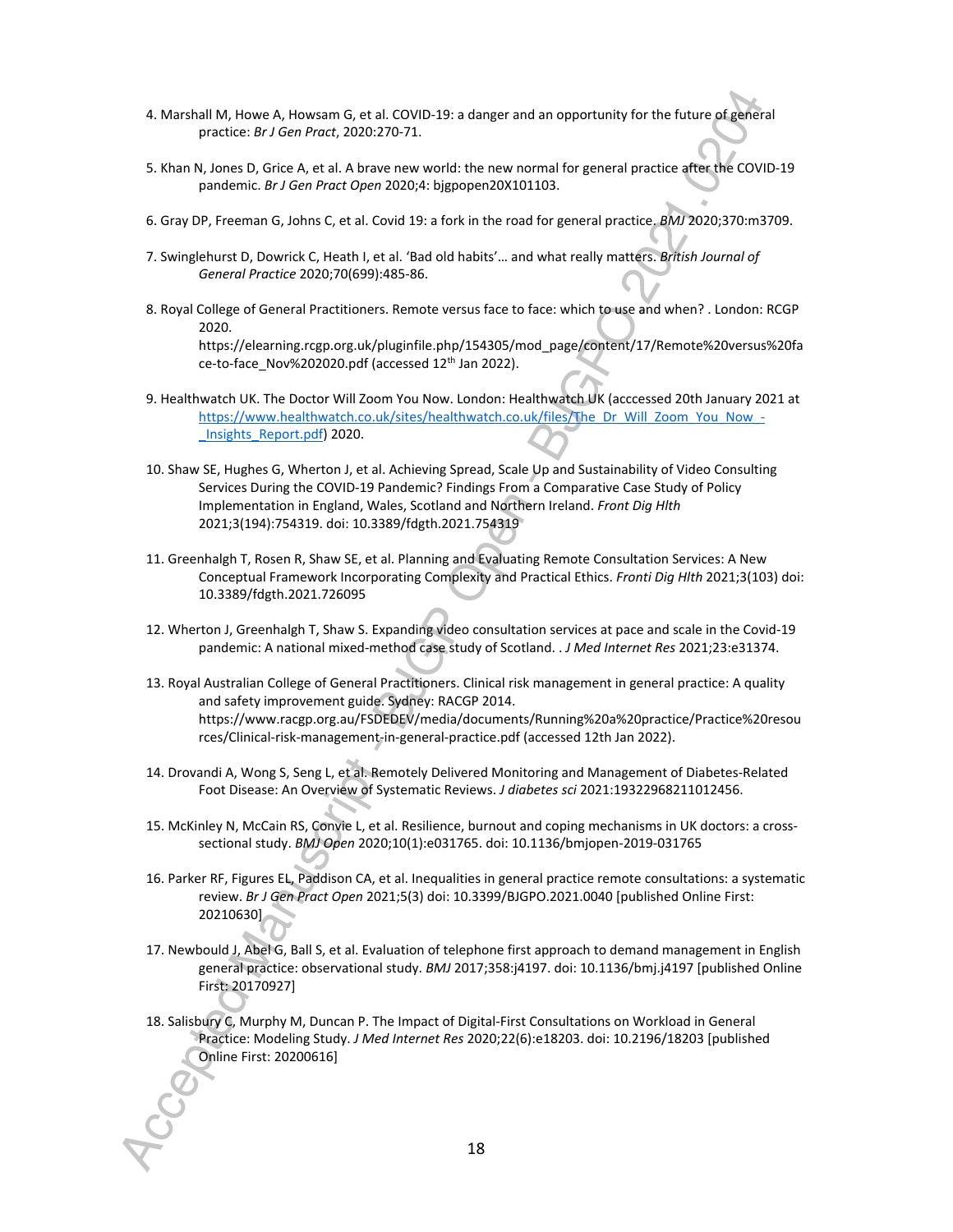- 19. McKinstry B, Hammersley V, Burton C, et al. The quality, safety and content of telephone and face-to-face consultations: a comparative study. *Qual Saf Health Care* 2010;19(4):298-303. doi: 10.1136/qshc.2008.027763 [published Online First: 20100429]
- 20. Mann C, Turner A, Salisbury C. The impact of remote consultations on personalised care. Bristol: University of Bristol Centre for Academic Primary Care 2021.
- 21. General Medical Council. Remote Consultations. London: GMC. Accessed 16th October 2020 at https://www.gmc-uk.org/ethical-guidance/ethical-hub/remote-consultations 2020.
- 22. Greenhalgh T, Rosen R, Shaw S, et al. Planning and evaluating remote consultation services (PERCS): a new conceptual framework incorporating complexity and practical ethics. *Frontiers Digital Hlth* 2021. DOI 10.3389/fdgth.2021.726095

"Cegokov Manuscript . BUC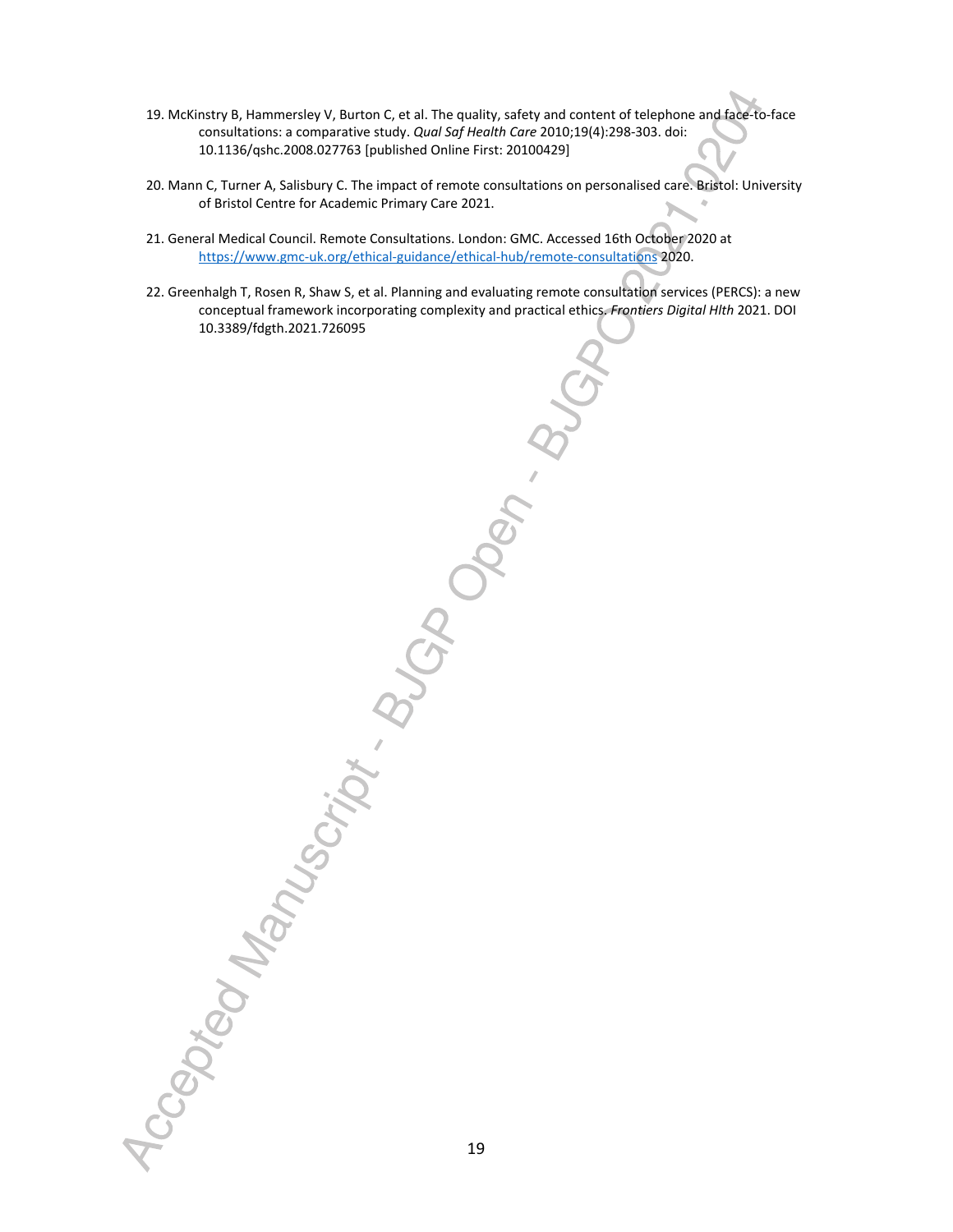# Table 1: Data sources and methods

|                                                                                        | Table 1: Data sources and methods                                                                                                                                                                                                                                                                                                       |                                                                                                                                                                                                                                                                                                                                                                               |                                                                                                                                                                                                              |
|----------------------------------------------------------------------------------------|-----------------------------------------------------------------------------------------------------------------------------------------------------------------------------------------------------------------------------------------------------------------------------------------------------------------------------------------|-------------------------------------------------------------------------------------------------------------------------------------------------------------------------------------------------------------------------------------------------------------------------------------------------------------------------------------------------------------------------------|--------------------------------------------------------------------------------------------------------------------------------------------------------------------------------------------------------------|
| Title, funder<br>and dates                                                             | <b>Key focus and setting</b>                                                                                                                                                                                                                                                                                                            | <b>Full sample and outline</b><br>methods                                                                                                                                                                                                                                                                                                                                     | Subset of data used in this<br>analysis                                                                                                                                                                      |
| Remote by<br>Default care in                                                           | Remote assessment of<br>unwell patients with                                                                                                                                                                                                                                                                                            | Qualitative interviews and<br>focus groups (114 patients, 72                                                                                                                                                                                                                                                                                                                  | Interviews with 46<br>clinicians and 12                                                                                                                                                                      |
| the Covid-19<br>pandemic<br>UK Research<br>and Innovation,<br>Jun 2020 - Nov<br>202122 | possible Covid-19 in<br>general practice. 4 locality-<br>level case studies-in<br>south Wales, Oxfordshire,<br>Plymouth and south<br>London.                                                                                                                                                                                            | clinicians). Delphi study on<br>clinical assessment (69<br>participants). 30 national<br>stakeholder interviews.                                                                                                                                                                                                                                                              | patients                                                                                                                                                                                                     |
| 'Near Me'<br>evaluation,<br>Scottish<br>Government<br>Aug 2019 - Dec<br>202012         | <b>Evaluation of Scotland's</b><br>video consultation services<br>immediately before and<br>during the Covid-19<br>pandemic, covering both<br>primary and secondary<br>care<br>What are the individual-,                                                                                                                                | 223 interviews across 17 sites<br>with clinicians, healthcare and<br>third sector support workers,<br>clinician and non-clinical<br>managers, administrators, IT<br>support staff, patients and<br>their relatives, and national-<br>level stakeholders.<br>Ethnography across 11 sites.                                                                                      | $\blacksquare$<br>Preliminary NVIVO<br>search for the term<br>'Risk' in Interviews<br>with 120 clinicians and<br>21 patients followed by<br>in-depth analysis of 23<br>clinician and 2 patient<br>interviews |
|                                                                                        | organizational- and<br>system-level challenges to<br>introducing remote<br>consultation services at<br>pace and scale and<br>routinizing such services                                                                                                                                                                                  |                                                                                                                                                                                                                                                                                                                                                                               |                                                                                                                                                                                                              |
| Video<br>Consultations<br>Health<br>Foundation,<br>Jun 2020 - Jul<br>202110            | Spread and scale-up of<br>video consultation services<br>in primary and secondary<br>care in England, Scotland,<br>Wales, and Northern<br>Ireland<br>What are the individual-,<br>organizational-and<br>system-level challenges to<br>introducing video<br>consultation services at<br>pace and scale and<br>routinizing such services? | National survey of 809 NHS<br>staff. Interviews with 40 NHS<br>staff, with 20 follow-ups<br>across hospitals and general<br>practice). Ten patient<br>interviews plus two focus<br>groups with 15 patients and<br>public representatives in each.<br>Seven locality case studies of<br>which three were of video<br>clinics in primary care. 20<br>policy documents reviewed. | Interviews with ten<br>$\Box$<br>clinicians and ten<br>patients                                                                                                                                              |
| <b>TOTAL</b>                                                                           |                                                                                                                                                                                                                                                                                                                                         |                                                                                                                                                                                                                                                                                                                                                                               | Interviews with 176<br>clinicians and 43 patients                                                                                                                                                            |
| Data<br>management<br>for all studies                                                  |                                                                                                                                                                                                                                                                                                                                         | Video and telephone recordings were transcribed, de-identified, transferred to a secure<br>server and uploaded to NVIVO software for detailed coding. Access to recordings and<br>transcripts was available through the secure server to members of the research team along<br>with the coding framework and documents explaining the codes used.                             |                                                                                                                                                                                                              |
| CC <sub>GOT</sub>                                                                      |                                                                                                                                                                                                                                                                                                                                         | 20                                                                                                                                                                                                                                                                                                                                                                            |                                                                                                                                                                                                              |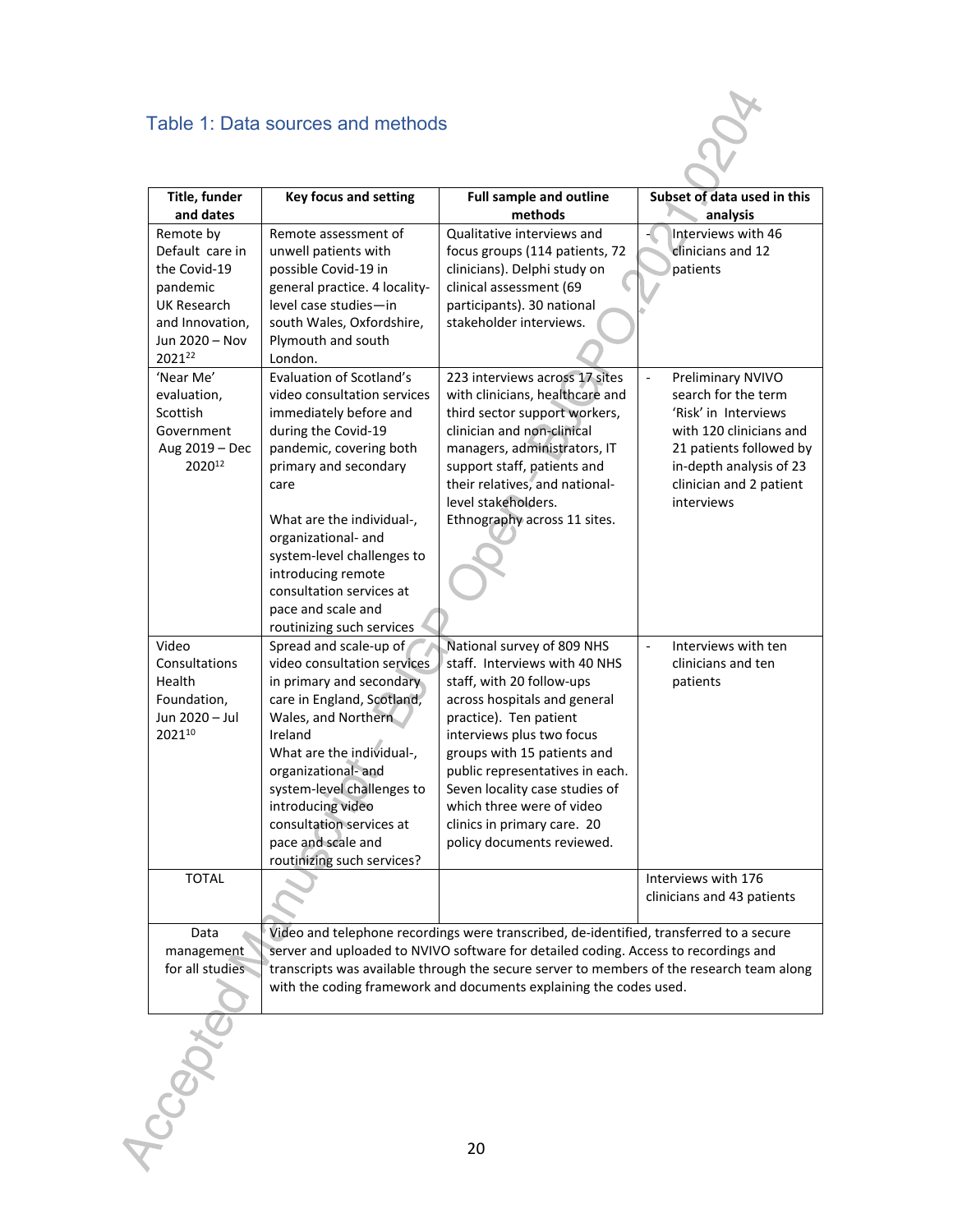# **Table 2: Six kinds of risk associated with remote consultations**

 $\overline{\phantom{a}}$ 

| <b>DOMAIN</b>                                                                                                                                                                                                                          | RISKS IDENTIFIED IN THIS STUDY                                                                                                                                                                                                                                                                                                                         |
|----------------------------------------------------------------------------------------------------------------------------------------------------------------------------------------------------------------------------------------|--------------------------------------------------------------------------------------------------------------------------------------------------------------------------------------------------------------------------------------------------------------------------------------------------------------------------------------------------------|
| 1. Practice set-up and<br>organisation<br>Estates, care pathways<br>(including access),<br>technologies (including<br>security and privacy),<br>workforce                                                                              | 1A. Insufficient appointments are available<br>1B. Care pathways are tortuous and involve double-handling<br>1C. Patients are unable to access care (including various kinds of<br>digital exclusion)<br>1D. Patients choose not to access care (e.g. because they do not think<br>they are a priority)<br>1E. Technology is inadequate or breaks down |
| 2.<br><b>Communication and the</b><br>clinical relationship<br>Short-term: content and tone of<br>communication within the<br>consultation. Long-term:<br>building and maintaining a<br>positive, trusting therapeutic<br>relationship | 2A. Information exchange is inadequate in both content and tone<br>2B. Consultations are overly transactional, with important concerns<br>unsurfaced and loss of caring routines<br>2C. The therapeutic relationship is not established or becomes<br>eroded                                                                                           |
| 3.<br><b>Clinical care</b><br>All aspects of assessment,<br>examination and clinical<br>management of patients                                                                                                                         | 3A. Diagnoses are missed or delayed (e.g. because physical<br>examination is limited or impossible)<br>3B. Safeguarding is compromised (e.g. through lack of privacy or<br>inadequate information)<br>3C. Patients are over-investigated or over-treated to compensate for<br>information deficits                                                     |
| Patient's role in own care<br>4.<br>Informing and supporting the<br>patient to play an active role<br>in own care                                                                                                                      | 4A. Excessive burden is placed on the patient to make judgements,<br>navigate care pathways, convey their symptoms, monitor their own<br>illness and use equipment<br>4B. Opportunities for patient education and information-sharing are<br>reduced                                                                                                   |
| <b>Population and public</b><br>5.<br>health<br>Preventive care, screening;<br>societal and family aspects of<br>health and illness                                                                                                    | 5A. Opportunities for screening and lifestyle advice are reduced<br>5B. Opportunities to understand and engage with the societal and<br>family context of illness are reduced                                                                                                                                                                          |
| 6. Professional<br>development and wellbeing<br>Self-care; maintaining<br>professional attitudes and<br>commitment; lifelong learning                                                                                                  | 6A. Clinical staff become stressed, burnt out and demotivated<br>6B. Opportunities for learning and development are reduced                                                                                                                                                                                                                            |

Accepted 1